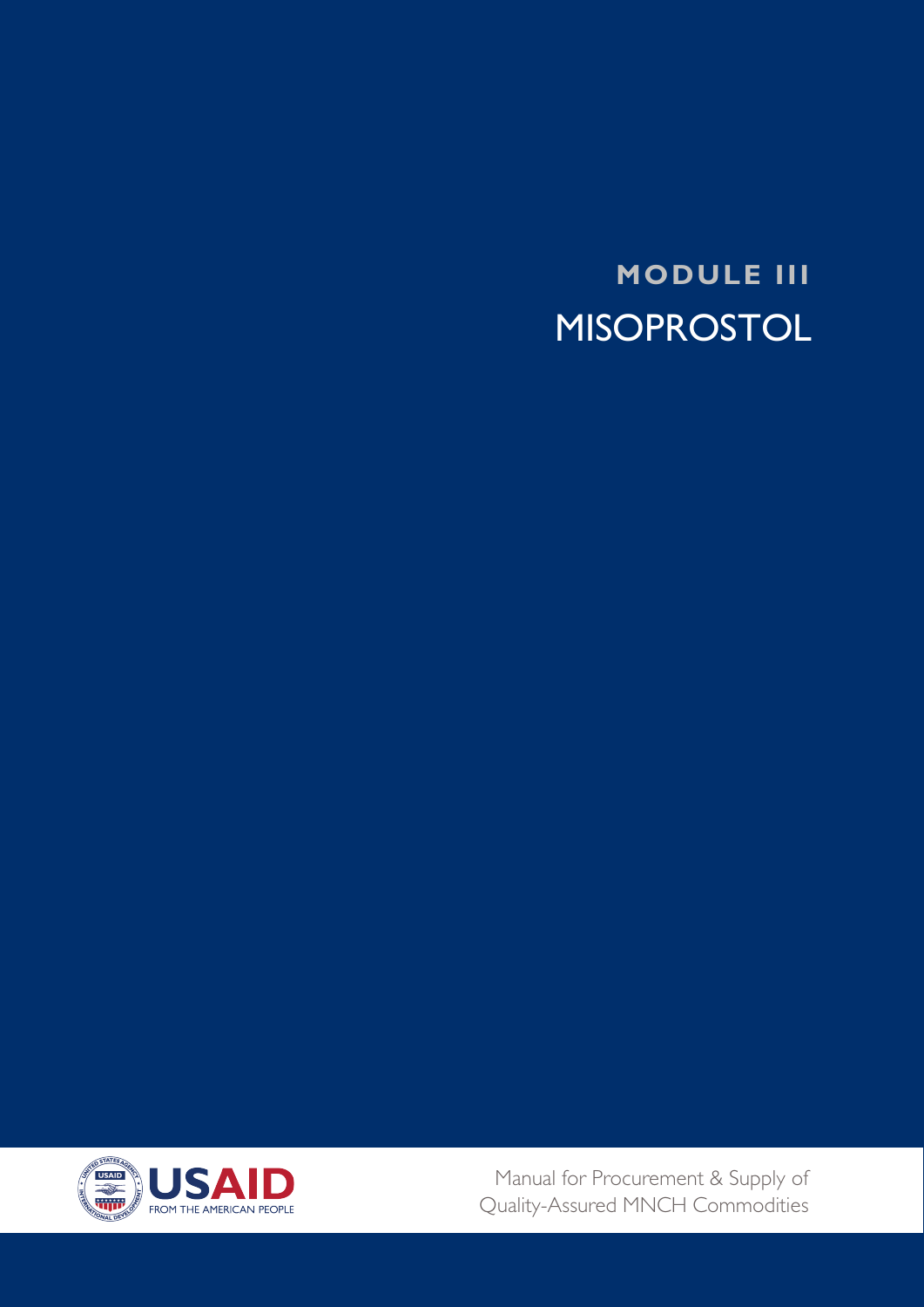

# **GENERAL PRODUCT INFORMATION**

Misoprostol is a synthetic analog of a natural prostaglandin E1. It has been widely approved for treatment and prevention of peptic ulcer disease for over a decade before it was investigated as a uterotonic and oxytocic agent. As a result, misoprostol is currently used for two distinct purposes:

- Gastroprotection and healing of peptic and duodenal ulcers
- A variety of obstetric and gynecological indications, including medical abortion, medical management of miscarriage, induction of labor, cervical ripening before surgical procedures, and prevention and treatment of PPH

Misoprostol is considered an essential medicine by the UN Commission on Life-Saving Commodities for its PPH indication because PPH is the leading cause of maternal death. This document therefore focuses on misoprostol for its use in PPH only.

The WHO's Essential Medicine List (EML) recommends using misoprostol for preventing and treating PPH when oxytocin is unavailable or cannot be administered safely. Although oxytocin injection is the preferred first-line medicine for the prevention and treatment of PPH, the major limitations of oxytocin are that it requires a cold chain and skilled administration to deliver effective results. These two conditions cannot always be met in low-resource settings. Misoprostol does not need to be stored in the cold chain and its simple tablet form facilitates its use by community health workers and traditional birth attendants. The drug's ease of use and stability at room temperature make it suitable for delivery in low-resource settings. It is therefore recommended as an alternative to oxytocin in the prevention and treatment of PPH where oxytocin use is not feasible or safe.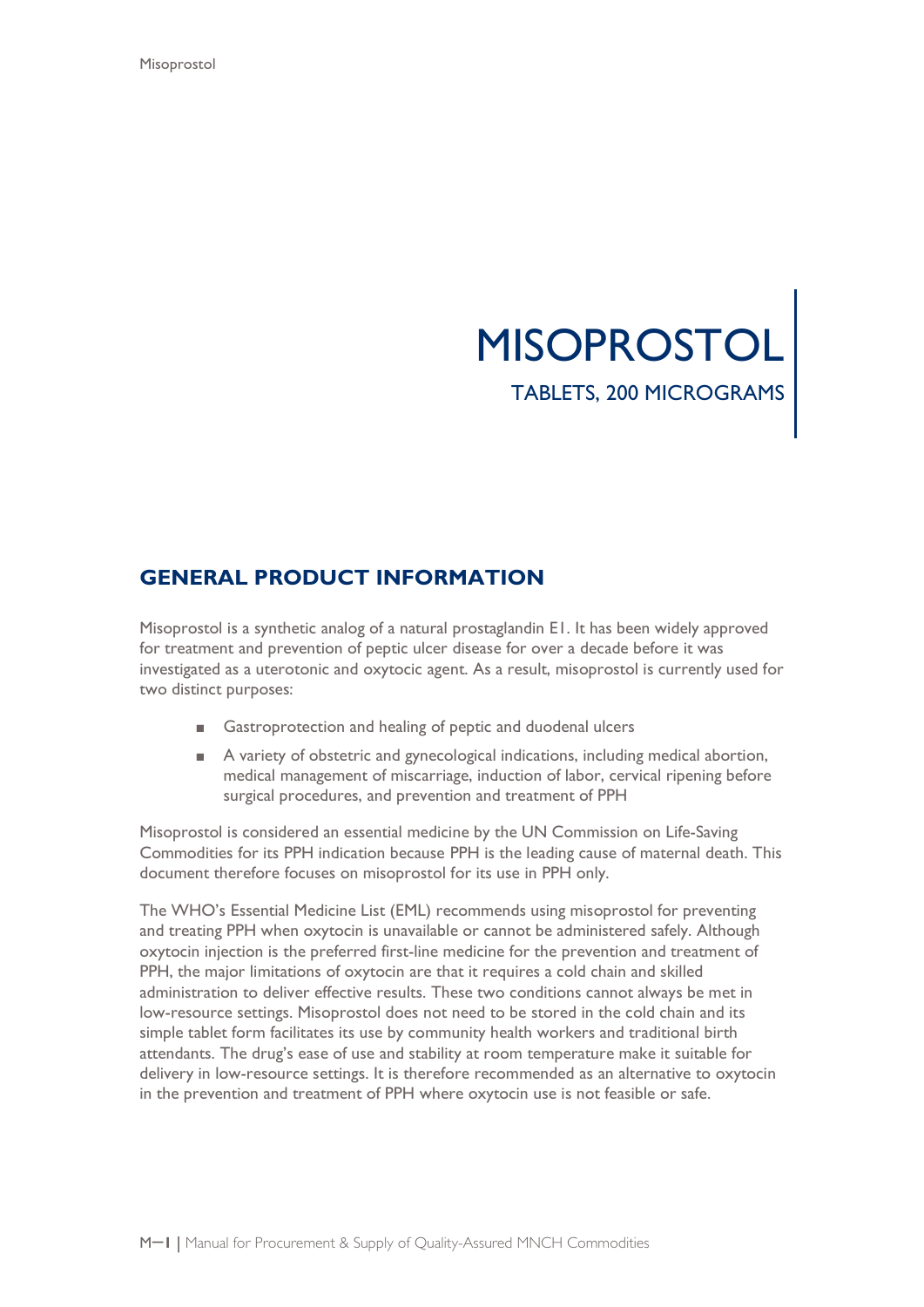## **KEY CONSIDERATIONS IN PROCUREMENT**

Procurement should be made from trusted sources. This includes manufacturers prequalified by WHO, approved by an SRA, or recommended by the ERP and with a proven record of quality products. prequalified by WHO, approved by an SRA, or recommended by the ERP and with a proven record of quality products.

The procurer must obtain evidence of the quality, and in particular, the stability of product from the manufacturer before ordering as the use of inappropriate excipients or inadequately controlled environmental conditions of product from the manufacturer before ordering as the use of inappropriate exposure to moisture and cause product degradation. Pre-shipment testing is pointless for inappropriately manufactured and packaged product—the product may comply with specifications shortly after manufacturing but may only have 50 percent of labeled content within six months.

# **KEY QUALITY CONSIDERATIONS**

#### **Product specification**

Misoprostol finished product must comply with the quality specifications as detailed in ["Product Specifications"](#page-11-0) section below.

#### **Packaging and labeling**

The packaging requirement for misoprostol is double-aluminum blister packs. Packaging is critical for the stability of misoprostol; double-aluminum blister packs effectively protect the products from moisture and prevent degradation.

Products presented in PVC or PVDC/aluminum blister packs should never be purchased because PVC or PVDC/aluminum do not provide adequate protection against penetration by moisture.

When procuring SRA-approved products, the suitability of packaging for the intended markets should be reassessed. For example, some misoprostol products approved in SRA markets (climatic zone II) are packaged in plastic bottles, which is not suitable for use in countries in climatic zones III and IV with high temperature and humidity.

Procurers should ensure that package inserts of the products eligible for procurement include information on the PPH indications and dosages. Misoprostol has a variety of obstetric and gynecological indications, including PPH. However, only a few products are registered for those indications. Many misoprostol products are registered for gastric ulcer uses and manufacturers' package inserts do not provide information specific for the PPH indication.

Additional information about the packaging and labeling can be found in the Annex.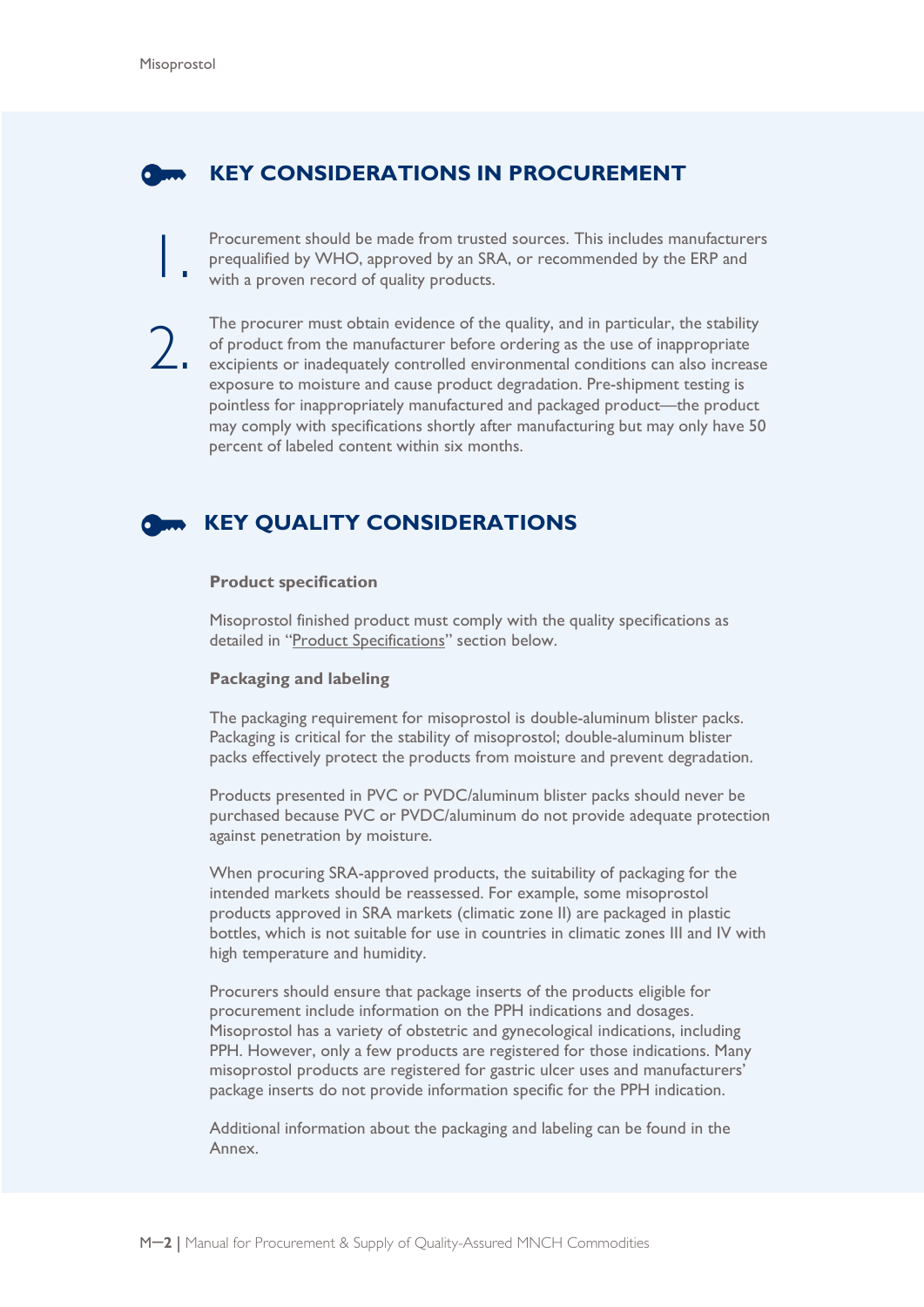#### **Storage, transportation, and distribution**

Misoprostol tablets are stable at room temperature and do not require cold chain storage. However, exposure to water has been shown to be the principal driver in the degradation of misoprostol in tablet form.

Additional information about the misoprostol finished product storage requirement can be found in the ["Storage, Stability and Degradation"](#page-10-0) section below.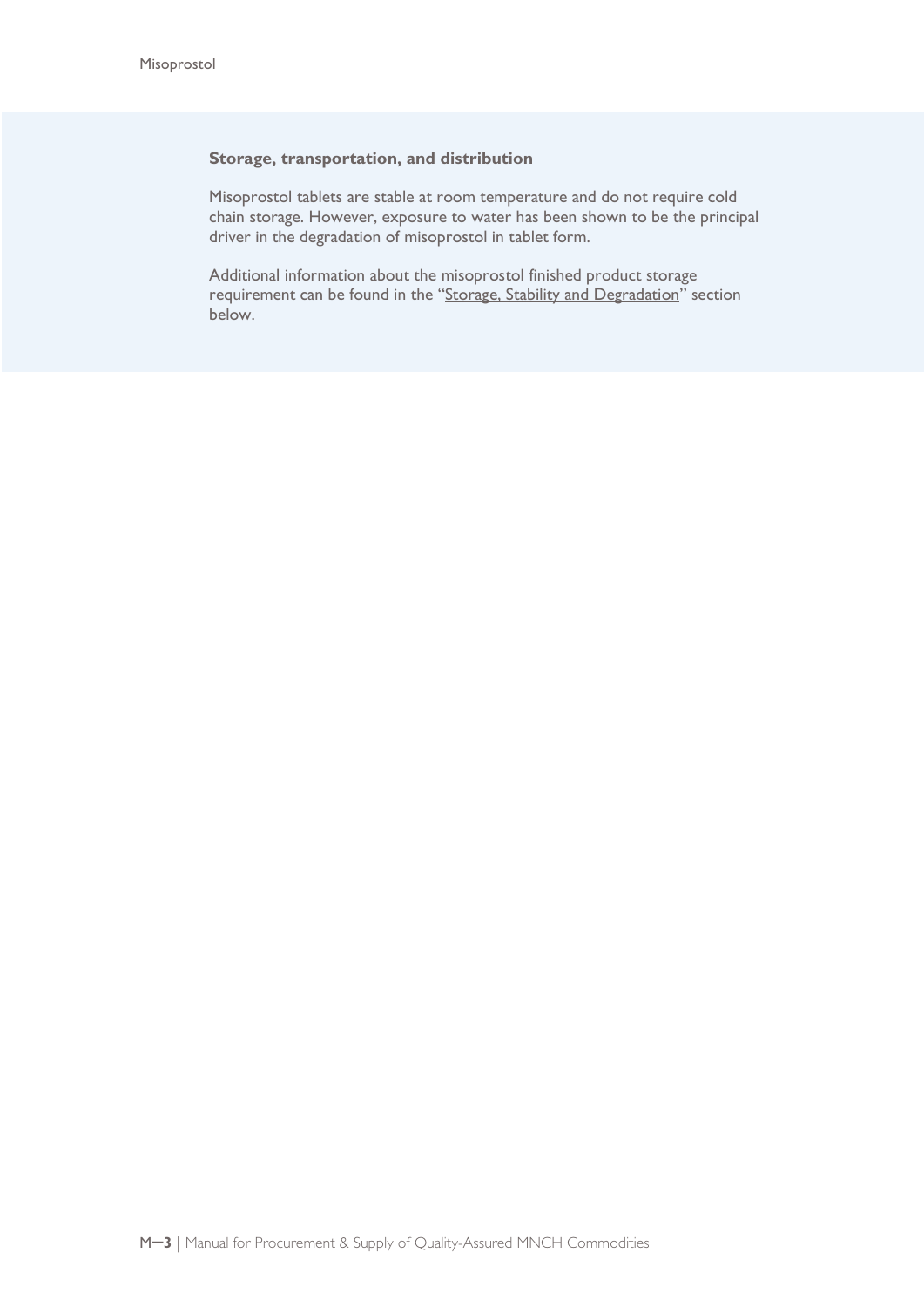

 $\overline{a}$ 

<span id="page-4-0"></span> $1$  Based on the formulation of an innovator product, Cytotec $\mathscr{C}$ .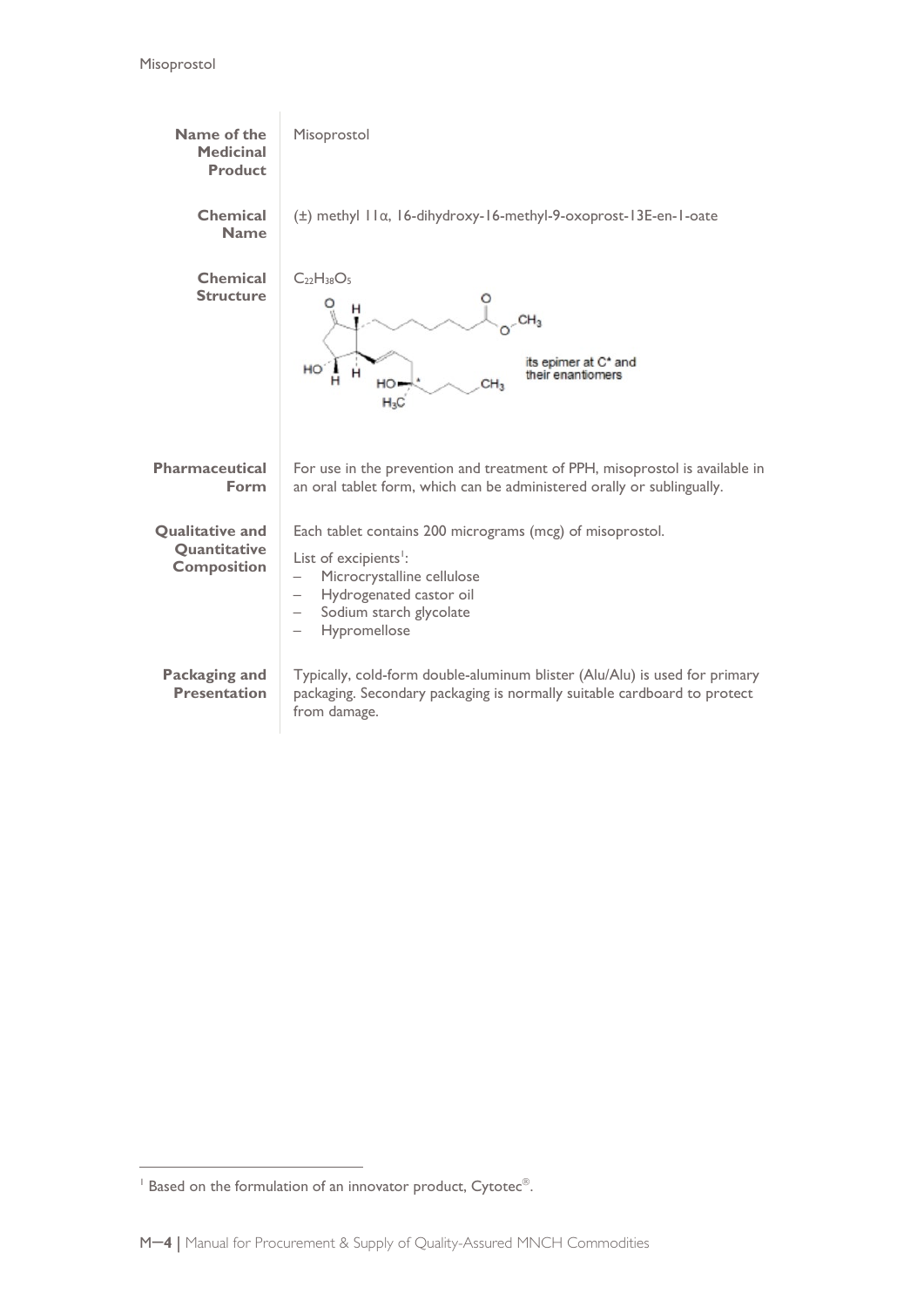# **SUPPLY**

Generally, products prequalified by the WHO PQP and/or approved by an SRA and/or recommended by the Expert Review Panel are considered quality-assured and highly recommended for procurement. In the absence of WHO-prequalified, SRA-approved or ERP-recommended products, medicines from trusted sources, such as manufacturers approved by UN agencies, can be considered for procurement. Alternatively, the procurement agency may conduct its own quality assessment as described in Module II.

## WHO-prequalified products

As of February 2018, there are three misoprostol 200 mcg tablets prequalified by the WHO PQP, as shown in the table below. It is recommended to check the updated information at the time of procurement, which can be found at: [https://extranet.who.int/prequal/content/prequalified-lists/medicines.](https://extranet.who.int/prequal/content/prequalified-lists/medicines)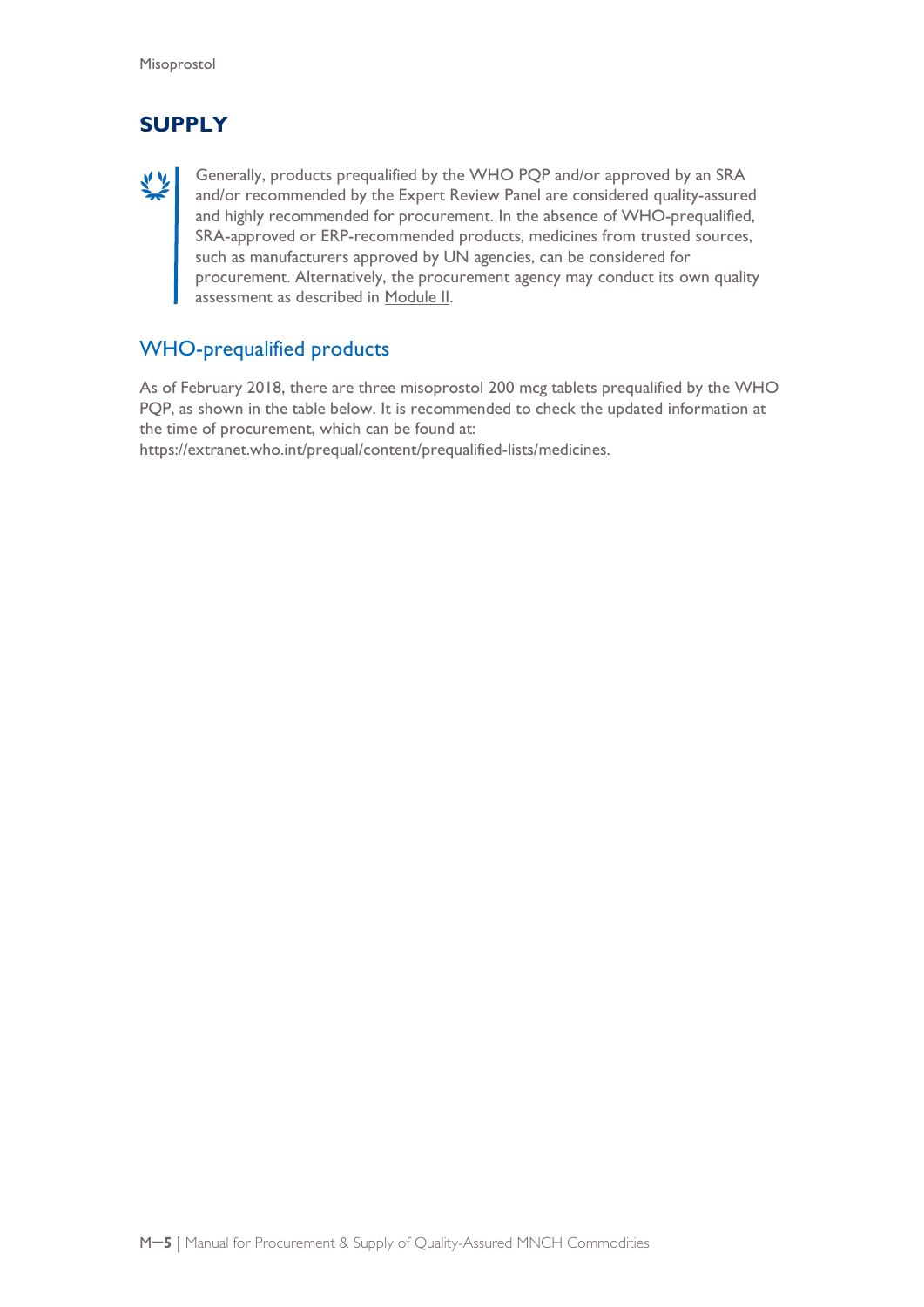| REF.<br>OHN   | <b>AUTHORIZATION</b><br>MARKETING                                                               | NG SITE<br>MANUFACTURI                                                                                                                                                                    | FORM AND<br><b>DOSAGE</b>        | PACKAGING<br>$\frac{D}{4}$         | QUALIFICATION<br>DATE OF PRE- | SHELF<br>LIFE | CONDITION<br><b>STORAGE</b>                           |
|---------------|-------------------------------------------------------------------------------------------------|-------------------------------------------------------------------------------------------------------------------------------------------------------------------------------------------|----------------------------------|------------------------------------|-------------------------------|---------------|-------------------------------------------------------|
| <b>RH039</b>  | Marg, Lower Parel,<br>Ganpatrao Kadam<br>House, Peninsula<br>Cipla Ltd, Cipla<br>Business Park, | Plot No. L-139 to L-147-1, S-103 to S-105,<br>S-107 to S-112 and M-61 to M-63, Verna<br>FPP manufacturing site: Cipla Ltd, Unit 8,<br>Industrial Estate, Salcette, Goa, 403 722,<br>India | Misoprostol<br>200 mcg<br>tablet | Blister Alu/Alu:<br>4x1, 4x7, 4x15 | $8 - Appr - 14$               | 2 years       | Do not store<br>above 30°C.                           |
|               | Maharashtra, 400<br>$013$ , India<br>Mumbai,                                                    | Morpeth, Northumberland, NE613YA, UK<br>dispersion (1:100 in HPMC)) Piramal<br>API manufacturing site: (misoprostol<br>Healthcare UK Ltd, Whalton Road,                                   |                                  |                                    |                               |               |                                                       |
| <b>RH048*</b> | Pharmaceutical Co<br>China Resources<br>Ltd, No 27<br>Zizhu                                     | Chaoyang North Road, Chaoyang District,<br>FPP manufacturing site: China Resources<br>Zizhu Pharmaceutical Co Ltd, No. 27<br>Beijing, 100024, China                                       | Misoprostol<br>200 mcg<br>tablet | Blister Alu/Alu:<br>3x1, 4x1       | 22-Nov-16                     | 2 years       | Do not store<br>above 30°C.                           |
|               | Chaoyang North<br>Road, Chaoyang<br>District, Beijing,<br>100024, China                         | Morpeth, Northumberland, NE61 3YA, UK<br>API manufacturing site: (misoprostol<br>dispersion (1:100 in HPMC)) Piramal<br>Healthcare UK Ltd, Whalton Road,                                  |                                  |                                    |                               |               |                                                       |
| <b>RH056*</b> | Acme Formulation<br>Hormone Block,<br>Ropar Road,<br>Pvt. Limited,                              | site: Acme Formulation<br>Nalagarh, Distt. Solan, Himachal Pradesh,<br>Pvt. Ltd, Hormone Block, Ropar Road,<br>FPP manufacturing<br>174101, India                                         | Misoprostol<br>200 mcg<br>tablet | Blister Alu/Alu:<br> 0x 0          | 27-Apr-16                     | 2 years       | Do not store<br>protect from<br>above 30°C;<br>light. |
|               | Pradesh, 174101,<br>Nalagarh, Distt.<br>Solan, Himachal<br>India                                | Morpeth, Northumberland, NE61 3YA, UK<br>dispersion (1:100 in HPMC)) Piramal<br>API manufacturing site: (misoprostol<br>Healthcare UK Ltd, Whalton Road,                                  |                                  |                                    |                               |               |                                                       |
|               | * Include the indication for PPH                                                                |                                                                                                                                                                                           |                                  |                                    |                               |               |                                                       |

Table M-1. WHO-Prequalified Misoprostol 200 mcg Tablets

## Misoprostol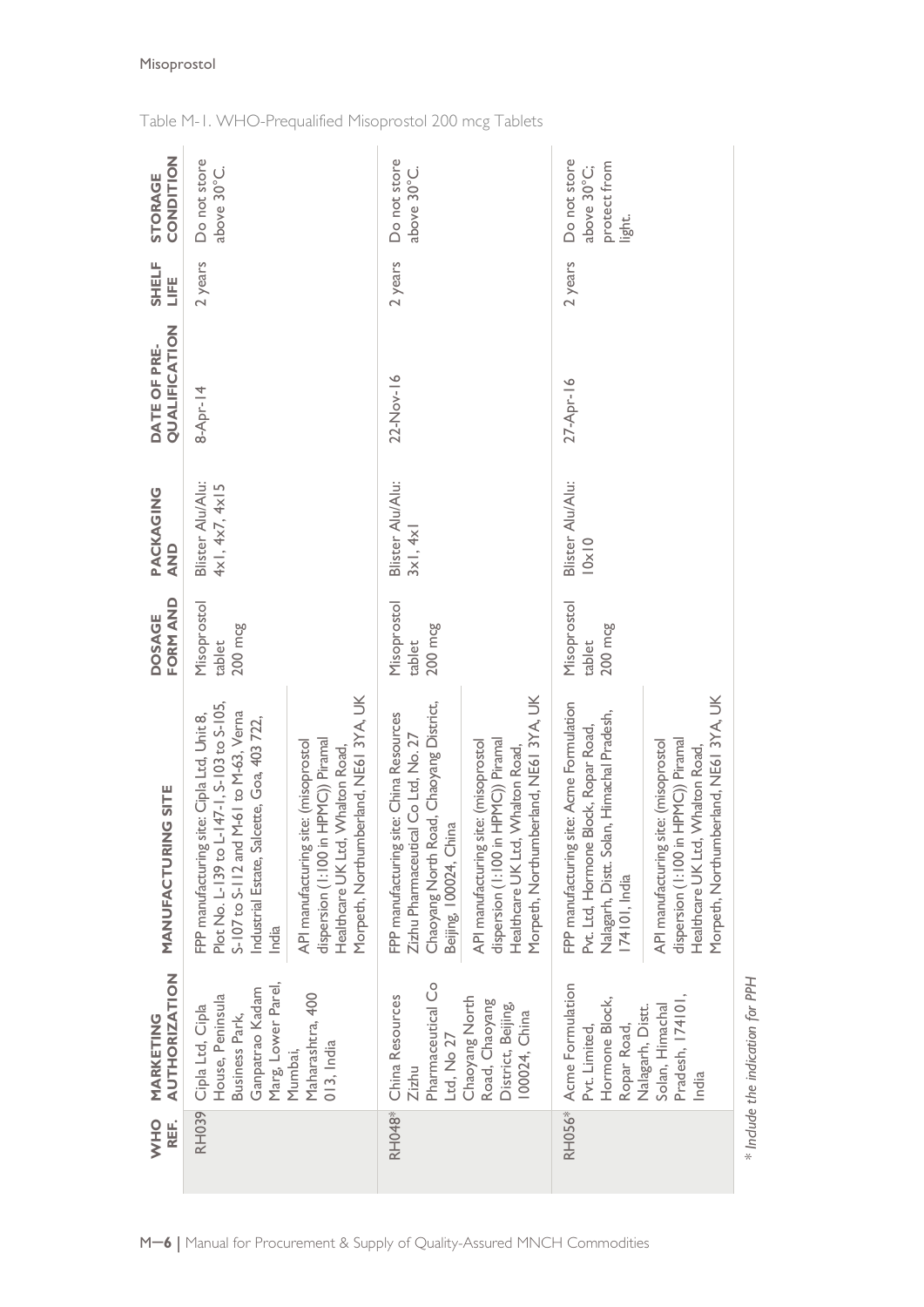| CONDITION<br>STORAGE                        | Do not store<br>Store in the<br>above 30°C. | original package<br>to protect from<br>moisture. | below 25°C, in a<br>Store at or<br>dry area. |        | area. [See USP<br>Store at $20^{\circ}$ -<br>25°C in a dry | controlled room<br>temperature.] | controlled room<br>25°C. [See USP<br>Store at 20- | temperature.]<br>Store in a dry<br>area. |
|---------------------------------------------|---------------------------------------------|--------------------------------------------------|----------------------------------------------|--------|------------------------------------------------------------|----------------------------------|---------------------------------------------------|------------------------------------------|
| SHELF<br>LIFE                               | 3 years                                     |                                                  | specified<br>$\frac{1}{2}$                   |        | specified<br>$\frac{1}{2}$                                 |                                  | specified<br>$\frac{1}{2}$                        |                                          |
| PRESENTATION<br>PACKAGING<br><b>AND</b>     | Oral tablet;                                | aluminum blister<br>cold-formed<br>pack          | Oral tablet;                                 | bottle | Oral tablet;                                               | bottle                           | Oral tablet;                                      | bottle                                   |
| <b>REGISTRATIO</b><br>N NUMBER              | PL 00057/0956                               |                                                  | NDA #019268                                  |        | <b>ANDA #076095</b>                                        |                                  | ANDA #091667                                      |                                          |
| <b>AUTHORIZATION</b><br>MARKETING<br>HOLDER | Pfizer Limited                              |                                                  | Division of Pfizer Inc<br>GD Searle LLC,     |        | Ivax Sub Teva<br>Pharms                                    |                                  | Novel Lab Inc.                                    |                                          |
| SRA                                         | UK<br>MHRA                                  |                                                  | US FDA                                       |        | US FDA                                                     |                                  | US FDA                                            |                                          |
| NAME<br>PRODUCT                             | mcg tablets*<br>Cytotec 200                 |                                                  | Cytotec*                                     |        | Misoprostol<br>$\ast$                                      |                                  | ⋇<br>Misoprostol                                  |                                          |

### Table M-2. Examples of SRA-Approved Misoprostol 200 mcg Tablets

*\* Registration for gastrointestinal indications.*

*\*\* Registration for the indications of medical interruption of intrauterine pregnancy, in combination with mifepristone; and preparation of the cervix before surgical interruption of pregnancy during the first trimester.*

*\*\*\* Registration for the indication of medical termination of a developing intrauterine pregnancy, in sequential combination with mifepristone.*

### Misoprostol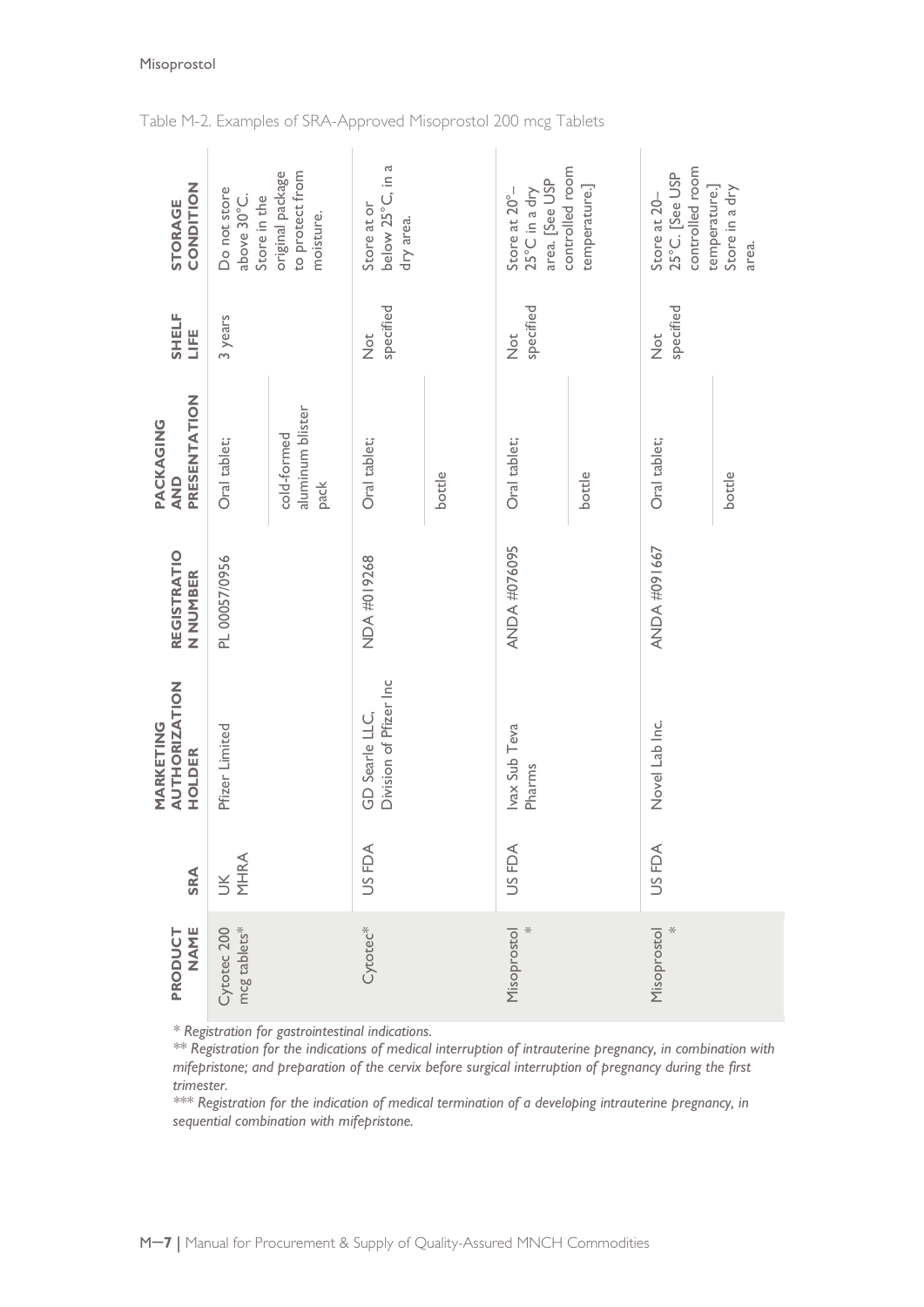| <b>STORAGE</b><br>CONDITION                                                                                                                                                                                                                                                                                                                                                                                                                                                                               |                    | Not specified                                            | Store at a         | not exceeding<br>temperature<br>$2^{\circ}Z$ | Store at room          | temperature<br>$(15-25°C).$           | Store below          | 25°C; protect<br>moisture.<br>from                         |                       | Not specified                              |               | Store below          | $25^{\circ}$ C in the<br>packaging.<br>original        |
|-----------------------------------------------------------------------------------------------------------------------------------------------------------------------------------------------------------------------------------------------------------------------------------------------------------------------------------------------------------------------------------------------------------------------------------------------------------------------------------------------------------|--------------------|----------------------------------------------------------|--------------------|----------------------------------------------|------------------------|---------------------------------------|----------------------|------------------------------------------------------------|-----------------------|--------------------------------------------|---------------|----------------------|--------------------------------------------------------|
| LIFE<br><b>SHELF</b>                                                                                                                                                                                                                                                                                                                                                                                                                                                                                      | 3 years            |                                                          | 2 years            |                                              | $\frac{1}{2}$          | specified                             | 3 years              |                                                            | $\frac{1}{2}$         | specified                                  |               | 2 years              |                                                        |
| PRESENTATION<br>PACKAGING AND                                                                                                                                                                                                                                                                                                                                                                                                                                                                             | Oral tablet;       | bottle (amber glass),<br>blister pack<br><b>PE/PV/C/</b> | Oral tablet;       | blister pack<br>(paper/PE/                   | Oral tablets;          | not specified                         | Oral tablet;         | cold formed Alu/Alu<br>blister pack                        | Oral tablet;          | bottle                                     |               | Oral tablet;         | Alu/Alu blister pack                                   |
| NUMBER<br><b>REGISTRATION</b>                                                                                                                                                                                                                                                                                                                                                                                                                                                                             | 34009 328 785 8 1, | 34009 328 786 4 2                                        | 34009 362 499 43   |                                              | 46945                  |                                       | AUST R 63983         |                                                            | <b>AUST R 46849</b>   |                                            |               | <b>AUST R 188015</b> |                                                        |
| AUTHORIZATION<br>HOLDER<br>MARKETING                                                                                                                                                                                                                                                                                                                                                                                                                                                                      | Pfizer Holding     | France                                                   | Linepharma, France |                                              | Pfizer PFE             | Switzerland, GmbH                     | Pfizer Australia Pty | Ltd                                                        | Proqualix Pty Ltd (in | administration)                            |               | MS Health Pty Ltd    |                                                        |
| SRA                                                                                                                                                                                                                                                                                                                                                                                                                                                                                                       | ANSM,              | France                                                   | ANSM,              | France                                       | Swissmedic             |                                       | ТGА                  | Australia                                                  | TGA                   | Australia                                  |               | $\widetilde{G}$      | Australia                                              |
| <b>NAME</b><br>PRODUCT                                                                                                                                                                                                                                                                                                                                                                                                                                                                                    | Cytotec 200 mcg    | comprimé<br>sécable*                                     | GyMiso 200 mcg,    | comprimé**                                   | <b>Cytotec</b> tablets | $mcg$ <sup>*</sup><br>misoprostol 200 | Cytotec              | pack <sup>*</sup><br>misoprostol 200<br>ncg tablet blister | Cytotec               | misoprostol 200<br>mcg tablet<br>bottle—EX | export only)* | GyMiso               | misoprostol 200<br>mcg oral tablet<br>blister pack *** |
| * Registration for gastrointestinal indications.<br>** Registration for the indications of medical interruption of intrauterine pregnancy, in combination<br>mifepristone; and preparation of the cervix before surgical interruption of pregnancy during the<br>trimester.<br>*** Registration for the indication of medical termination of a developing intrauterine pregnanc<br>sequential combination with mifepristone.<br>M-8   Manual for Procurement & Supply of Quality-Assured MNCH Commodities |                    |                                                          |                    |                                              |                        |                                       |                      |                                                            |                       |                                            |               |                      |                                                        |

*\*\* Registration for the indications of medical interruption of intrauterine pregnancy, in combination with mifepristone; and preparation of the cervix before surgical interruption of pregnancy during the first trimester.*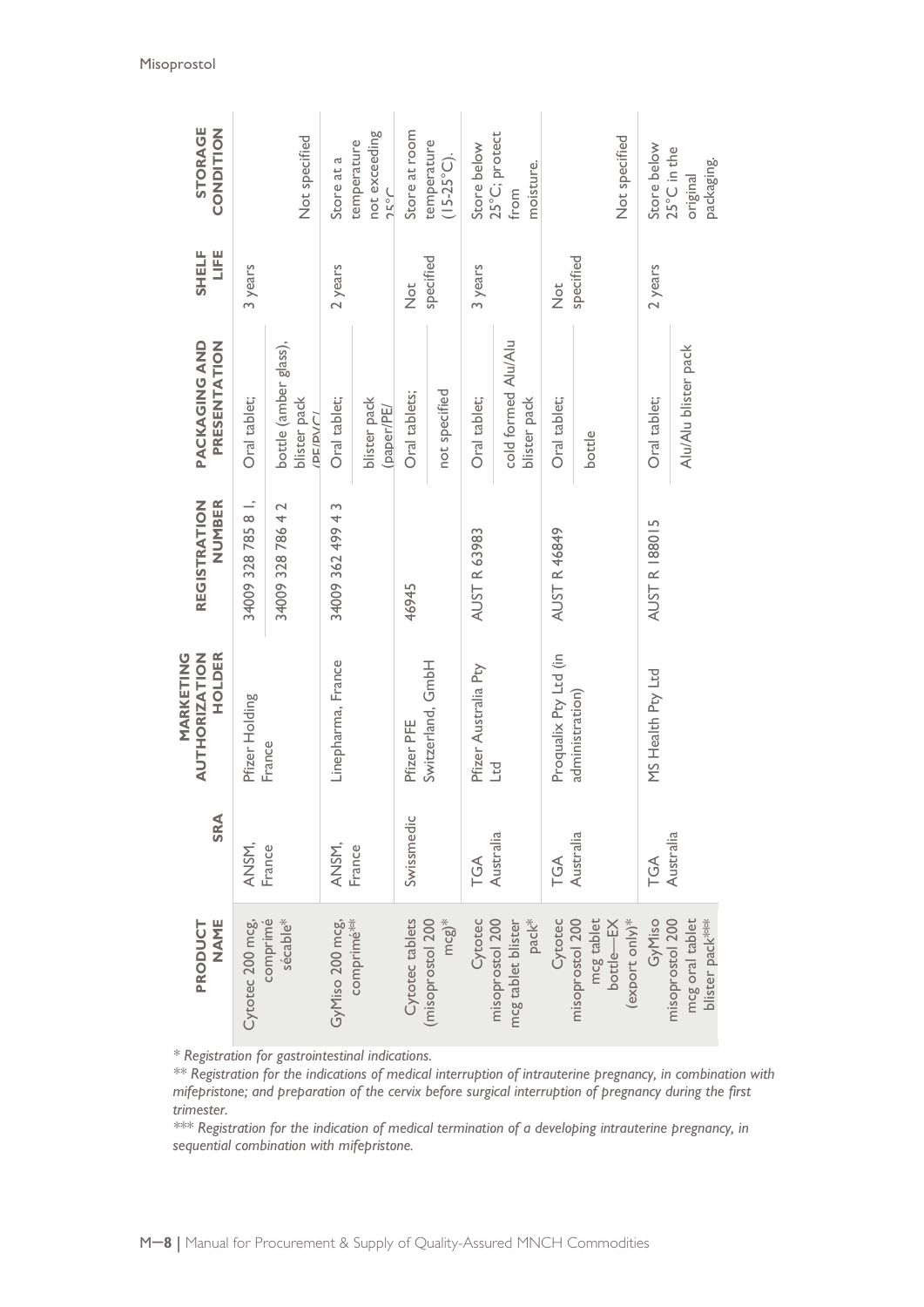It should be noted that the list of SRA-approved products provided above is not exhaustive. The list may be changed over time. When a manufacturer claims that its product is approved by an SRA, it should provide the following information/documents to prove the SRA approval:

- A copy of the marketing authorization issued by the reference SRA
- The approved product information (e.g., Summary of Product Characteristics, patient information leaflet, and the labeling by the reference SRA)
- A statement confirming that the FPP—including but not limited to composition/formulation, strength, manufacturing, specifications, packaging, product information—will in all respects be the same as the product approved by the reference SRA
- Product sample

The procurer may cross check the submitted information with the corresponding NMRA websites:

- US FDA:<https://www.accessdata.fda.gov/scripts/cder/daf/index.cfm>
- EU regulatory authorities: [https://ec.europa.eu/health/documents/community](https://ec.europa.eu/health/documents/community-register/regca_en)[register/regca\\_en](https://ec.europa.eu/health/documents/community-register/regca_en)
- Swissmedic: [https://www.swissmedic.ch/swissmedic/en/home/services/authorized](https://www.swissmedic.ch/swissmedic/en/home/services/authorized-medicines/human-and-veterinary-medicines.html)[medicines/human-and-veterinary-medicines.html](https://www.swissmedic.ch/swissmedic/en/home/services/authorized-medicines/human-and-veterinary-medicines.html)
- Health Canada: [https://www.canada.ca/en/health-canada/services/drugs-health](https://www.canada.ca/en/health-canada/services/drugs-health-products/drug-products/drug-product-database.html)[products/drug-products/drug-product-database.html](https://www.canada.ca/en/health-canada/services/drugs-health-products/drug-products/drug-product-database.html)
- TGA, Australia:<https://www.tga.gov.au/australian-register-therapeutic-goods>

#### **Related products**

Other formulations of misoprostol that exist in the market include the following products.

| Vaginal tablet<br>$25 \text{ mcg}$                                           | Included in the WHO EML, only for use for induction of labor where<br>appropriate facilities are available                                                                                                                                                                                                                                                                                   |
|------------------------------------------------------------------------------|----------------------------------------------------------------------------------------------------------------------------------------------------------------------------------------------------------------------------------------------------------------------------------------------------------------------------------------------------------------------------------------------|
| Misoprostol oral<br>tablet 100 mcg                                           | Indicated for reducing the risk of NSAID (nonsteroidal anti-inflammatory<br>drugs, including aspirin)-induced gastric ulcers in patients at high risk of<br>complications from gastric ulcer; for example, the elderly and patients<br>with concomitant debilitating disease, as well as patients at high risk of<br>developing gastric ulceration, such as patients with a history of ulcer |
| Misoprostol oral<br>tablet 400 mcg (e.g.,<br>Topogyne®,<br>Misoone®)         | Indicated for medical termination of developing intrauterine pregnancy, in<br>sequential use with mifepristone                                                                                                                                                                                                                                                                               |
| Misoprostol vaginal<br>200 mcg vaginal                                       | A controlled release formulation that releases misoprostol at a rate of<br>approximately 7 micrograms/hour over a period of 24 hours                                                                                                                                                                                                                                                         |
| delivery system (e.g.,<br>Mysodelle <sup>®</sup> ,<br>Misodel <sup>®</sup> ) | Indicated for induction of labor in women with an unfavorable cervix,<br>from 36 weeks gestation, in whom induction is clinically indicated                                                                                                                                                                                                                                                  |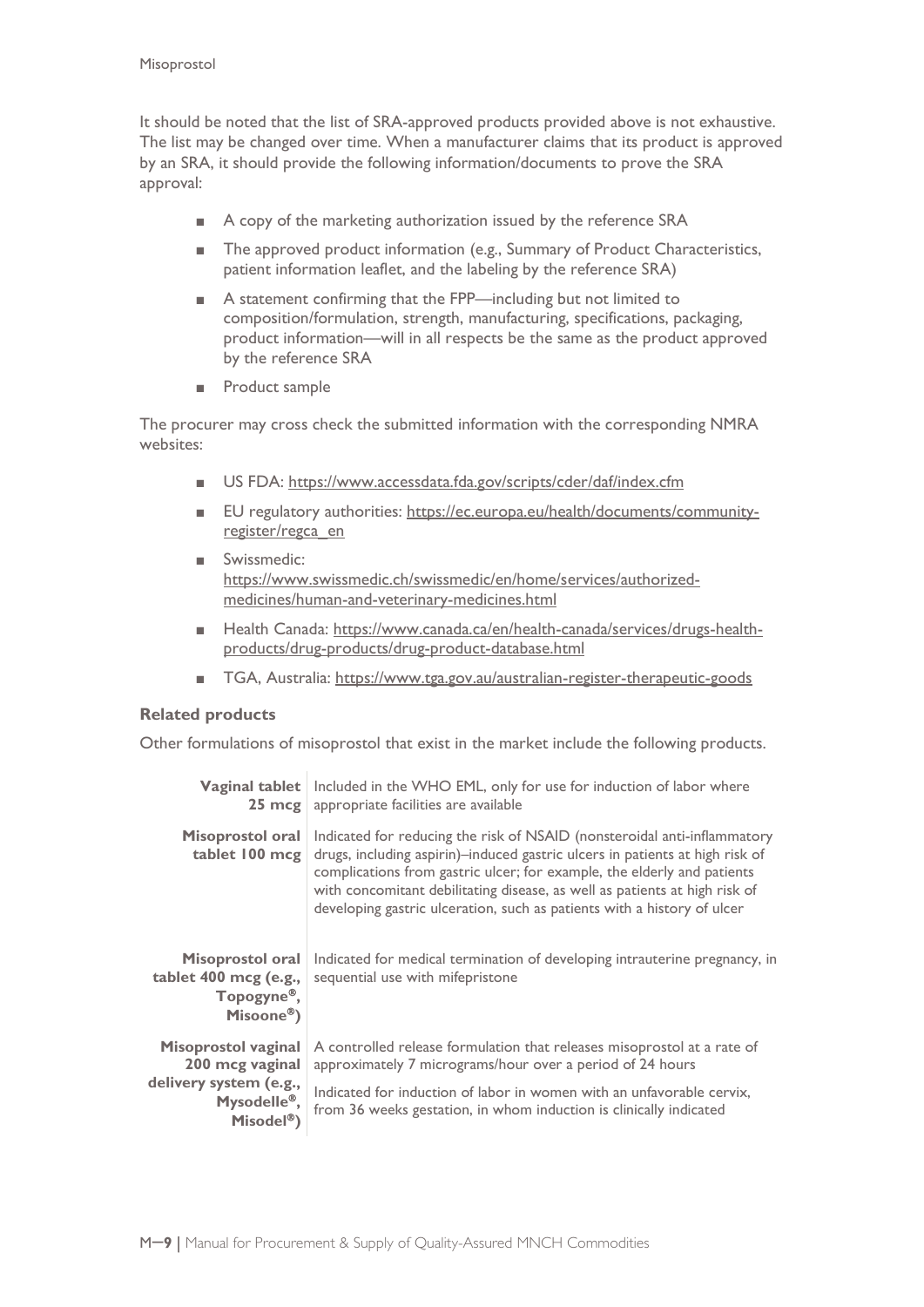**misoprostol (e.g., Medabon)**

**Combination pack of** Included in the WHO EML, only for use for medical abortion where **mifepristone and**  permitted under national law and where culturally acceptable

> Consists of 1 tablet of mifepristone 200 mg tablet and 4 tablets of misoprostol 200 mcg tablet

It is important to note that for the PPH indication the WHO EML recommends the use of misoprostol 200 mcg tablets for convenient use in accordance with the dosing regimens. WHO recommends 600 mcg orally for the prevention of PPH, and sublingual misoprostol at 800 mcg for controlling PPH when oxytocin is unavailable.

# <span id="page-10-0"></span>**STORAGE, STABILITY, AND DEGRADATION**

Misoprostol tablets are stable at room temperature and do not require cold chain storage. However, exposure to water has been shown to be the principal driver in the degradation of misoprostol in tablets.

Misoprostol turns into three main inactive degradation products: type A, type B, and 8 epimer misoprostol. The inactive type A misoprostol occurs by dehydration, which produces water. The 8-epi misoprostol is obtained by isomerization. These degradation processes are catalyzed by the presence of water. The type B misoprostol is the result of isomerization of the inactive type A. The rate of degradation increases as water content increases.

It is therefore important to exclude water (moisture) at all stages of the manufacturing process and during storage of the product to ensure that the product will be stable throughout its shelf life. Critical factors related to exclusion of moisture include:

- Selection of API
- Selection of excipients
- Production environment (temperature and relative humidity)
- Packaging

 $\overline{a}$ 

Packaging is very important for the stability of misoprostol. A study of the quality of misoprostol sampled in the field<sup>[2](#page-10-1)</sup> has shown that misoprostol tablets packaged in PVCaluminum blisters are likely to degrade more rapidly than those packaged in aluminumaluminum blisters, especially under conditions of high temperature and humidity.

Misoprostol tablets in certain low- and middle-income countries are likely to be subjected to conditions of high humidity and temperature. Therefore, misoprostol tablets should be packed in an aluminum-aluminum blister pack to reduce the risk of exposure to moisture in humid environments.

Shelf life: 2–3 years, depending on the manufacturer. It is recommended to check the product label before use.

<span id="page-10-1"></span><sup>2</sup> World Health Organization. 2016. "Quality of Misoprostol Products." In: *WHO Drug Information.* Vol. 30, No. 1. Geneva: WHO. Available at [http://www.who.int/medicines/publications/druginformation/WHO\\_DI\\_30-1\\_Quality.pdf](http://www.who.int/medicines/publications/druginformation/WHO_DI_30-1_Quality.pdf)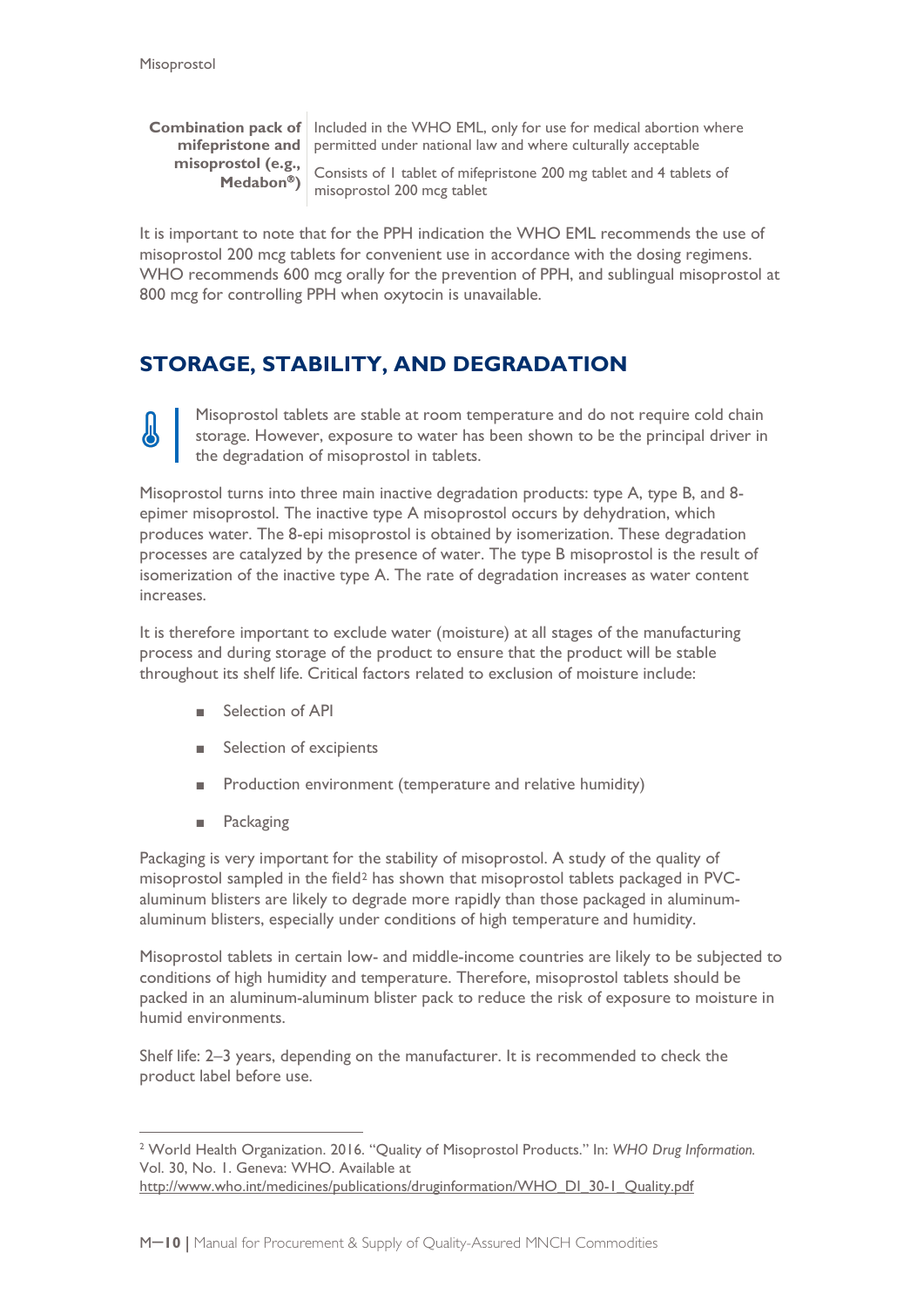Storage condition: Do not store above 30˚C.

The shelf life and storage condition of each WHO-prequalified and SRA-approved product can be found in the table in this module's Sections 2.1 and 2.2, respectively.

# <span id="page-11-0"></span>**PRODUCT SPECIFICATIONS**



 $\overline{a}$ 

The product must meet the International Pharmacopoeia specifications,<sup>[3](#page-11-1)</sup> or the equivalent thereof.

## International Pharmacopoeia

| <b>TEST</b>                | <b>ACCEPTANCE CRITERIA</b>                                                                                                                                                                                                                                                                                                                                                                                                                                                                                                                                                                                                                                             | <b>ANALYTICAL</b><br><b>METHOD</b>                            |
|----------------------------|------------------------------------------------------------------------------------------------------------------------------------------------------------------------------------------------------------------------------------------------------------------------------------------------------------------------------------------------------------------------------------------------------------------------------------------------------------------------------------------------------------------------------------------------------------------------------------------------------------------------------------------------------------------------|---------------------------------------------------------------|
| Identification*<br>a) HPLC | The retention time of the principal peak in the<br>chromatogram obtained from solution (1) corresponds to<br>the retention time of the peak due to misoprostol in the<br>chromatogram obtained from solution (2).                                                                                                                                                                                                                                                                                                                                                                                                                                                      | 1.14.4 High-<br>performance liquid<br>chromatography          |
| Identification*<br>b) TLC  | The principal spot obtained with solution (1) corresponds<br>in position, appearance and intensity to that obtained<br>with solution (2).                                                                                                                                                                                                                                                                                                                                                                                                                                                                                                                              | 1.14.1 Thin-layer<br>chromatography                           |
| <b>Dissolution</b>         | The amount in solution is not less than (NLT) 80% (Q) of<br>the amount declared on the label.                                                                                                                                                                                                                                                                                                                                                                                                                                                                                                                                                                          | 5.5 Dissolution test<br>for solid oral<br>dosage forms        |
| Related<br>substances**    | In the chromatogram obtained with solution (I):<br>The sum of the areas of any peak corresponding to<br>impurity A, B, and E is not greater than 6 times the<br>area of the principal peak in the chromatogram<br>obtained with solution (2) (3.0%).<br>The area of any peak corresponding to impurity C,<br>when multiplied by a correction factor of 0.76, is not<br>greater than 3 times the area of the principal peak in<br>the chromatogram obtained with solution (2) (1.5%).<br>The area of any peak corresponding to impurity D is<br>not greater than 2 times the area of the principal<br>peak in the chromatogram obtained with solution (2)<br>$(1.0\%).$ | 1.14.4 High-<br>performance liquid<br>chromatography          |
| Assay***                   | $90.0 - 110.0%$                                                                                                                                                                                                                                                                                                                                                                                                                                                                                                                                                                                                                                                        | 1.14.4 High-<br>performance liquid<br>chromatography          |
| Uniformity of<br>content   | Each single unit contains within $\pm 15\%$ of the average<br>amount of the active ingredient. However, if one<br>individual unit deviates by more than ±15% but is within<br>±25% of the average amount of the active ingredient,                                                                                                                                                                                                                                                                                                                                                                                                                                     | 5.1 Uniformity of<br>content for single-<br>dose preparations |

Table M-3. International Pharmacopoeia Specifications for Misoprostol

<span id="page-11-1"></span><sup>&</sup>lt;sup>3</sup> As of February 2018, there are no monographs of misoprostol tablets published in the US or British Pharmacopoeia; please check for updated information.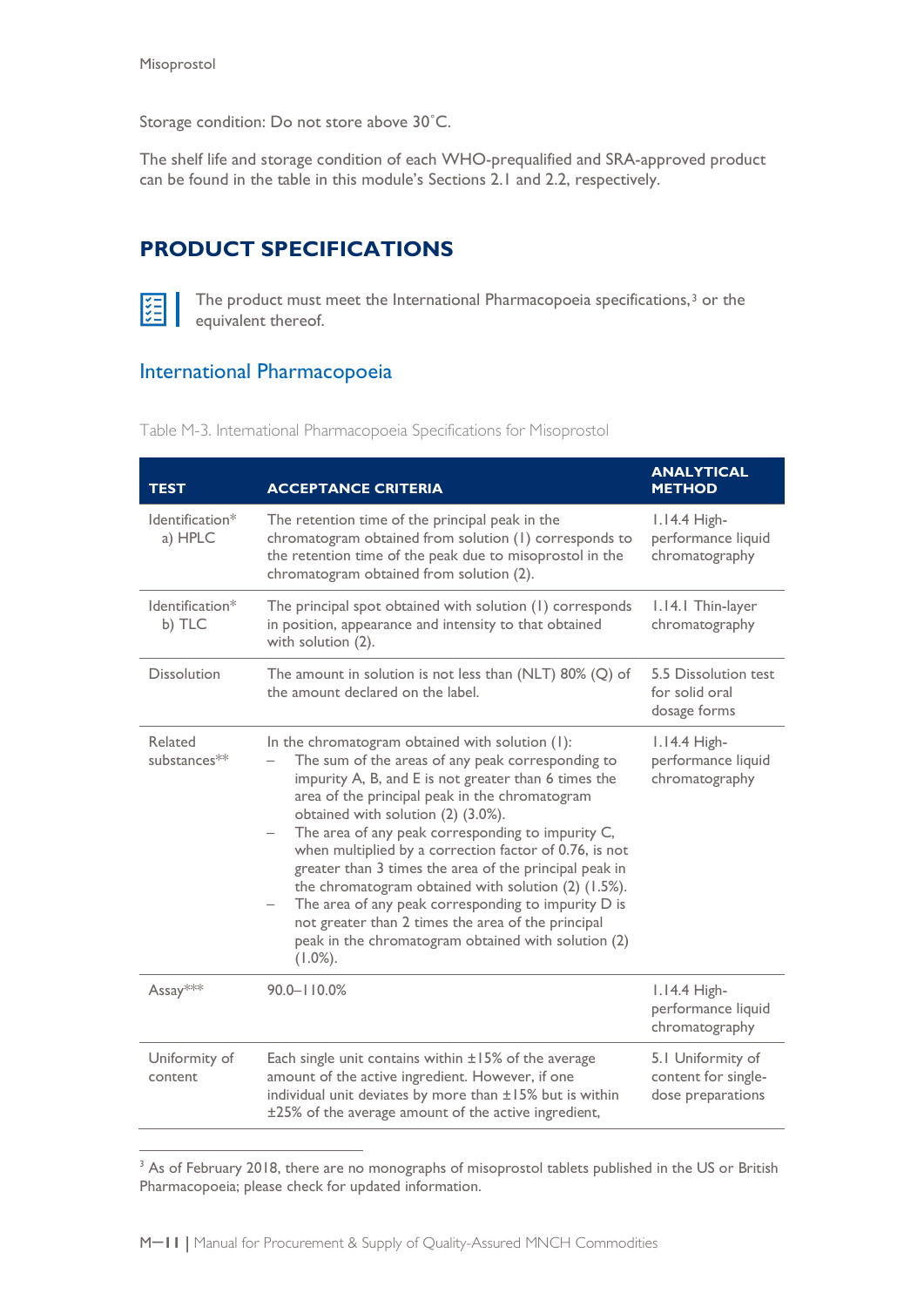#### **TEST ACCEPTANCE CRITERIA ANALYTICAL METHOD** examine a further 20 units drawn from the same original sample as the first 10 units. The preparation under test complies only if the amount of active ingredient found in no more than one out of 30 units deviates by more than ±15% of the average amount. None deviates by more

than ±25% of the average amount.

*\* Either test A or B may be applied.*

- *\*\* Impurity A = 8-epi-misoprostol*
	- *Impurity B = 12-epi-misoprostol*
	- *Impurity C = misoprostol A*
	- *Impurity D = misoprostol B*
	- *Impurity E = Methyl rac-(13E,16RS)-11α,16-dihydroxy-16,18-dimethyl-9-oxo-20-norprosta-13,17 dien-1-oate (mixture of 4 stereoisomers)*
- *\*\*\* It is acceptable to use the average of the 10 individual results obtained in the test for "uniformity of content."*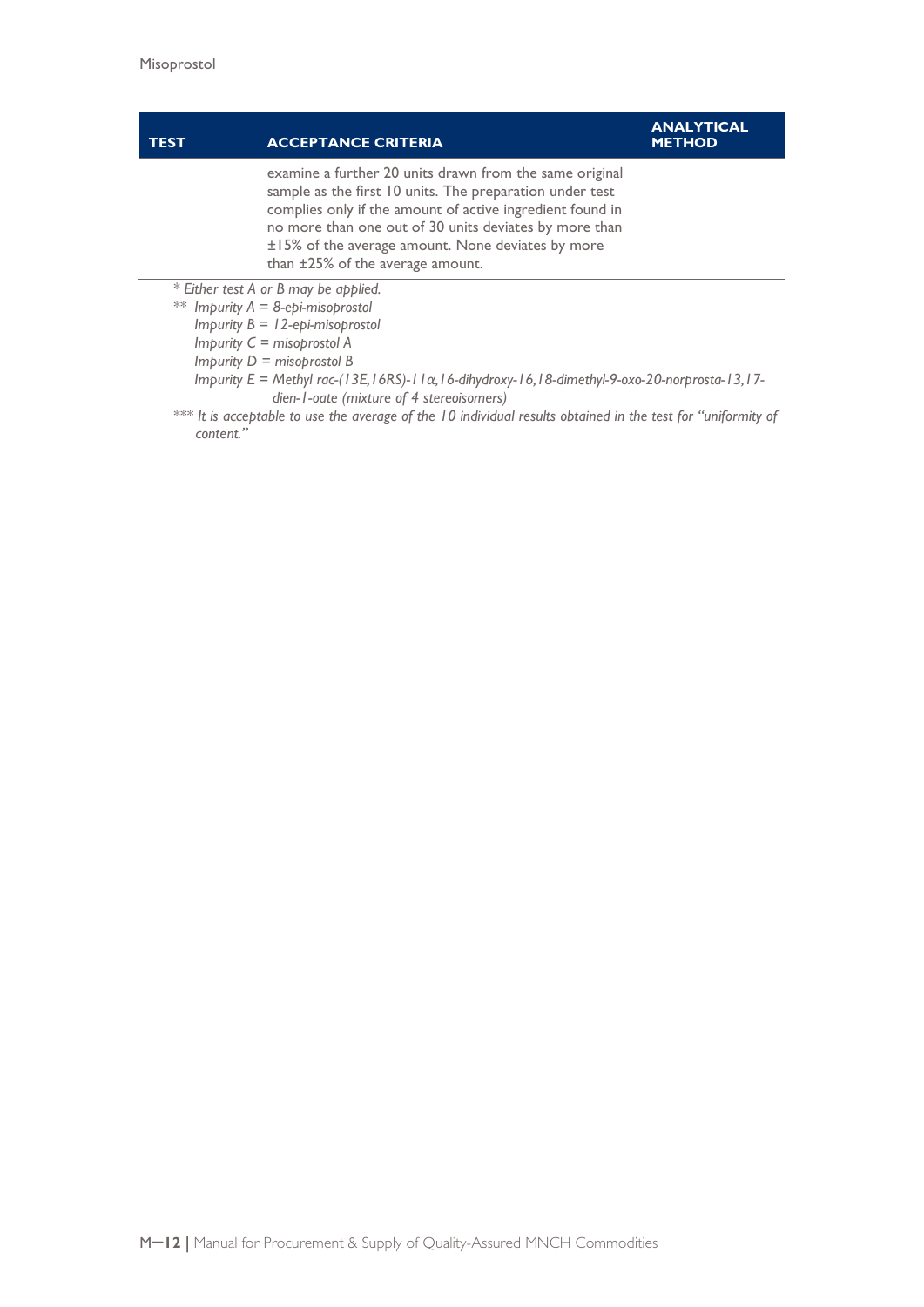# **MISOPROSTOL ANNEX**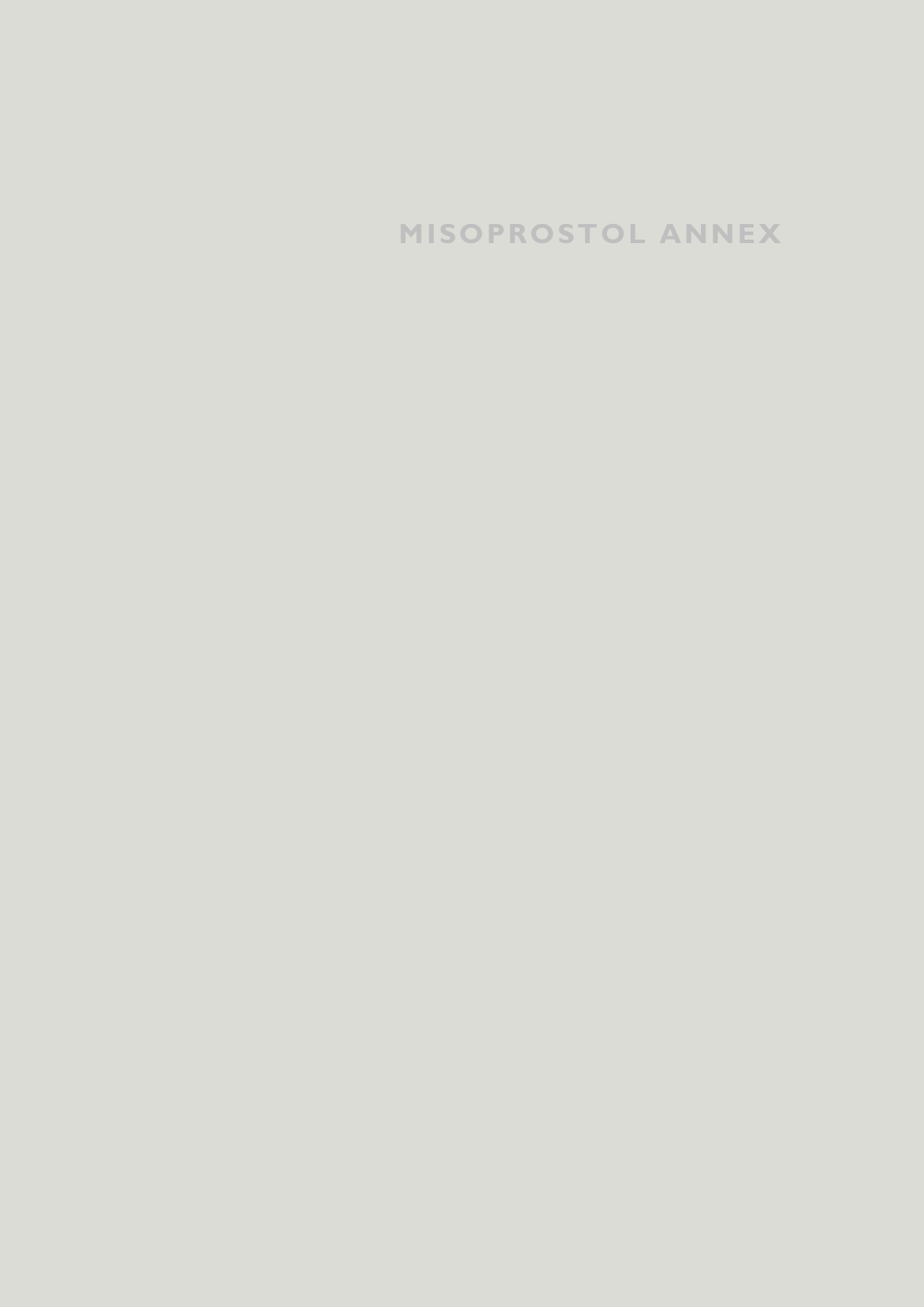# PART 1: CLINICAL PARTICULARS

## Therapeutic indications

Misoprostol is used for a variety of obstetric and gynecological indications:

- Prevention and treatment of PPH where oxytocin is not available or cannot be safely used.
- Management of incomplete abortion and miscarriage.
- First-trimester abortion: misoprostol in combination with mifepristone is indicated for the medical termination of intrauterine pregnancy. The duration of pregnancy for which the product is approved may be different in different countries.
- Cervical ripening: cervical ripening prior to uterine instrumentation; cervical ripening for induction of labor in case of a live fetus and intrauterine fetal death.

It is also indicated for gastroprotection and healing of peptic and duodenal ulcers.

## Posology, method, and duration of administration

| <b>INDICATION</b>                        | <b>DOSAGE</b>                                                                                                          | <b>NOTES</b>                                                                                                 |
|------------------------------------------|------------------------------------------------------------------------------------------------------------------------|--------------------------------------------------------------------------------------------------------------|
| PPH prevention                           | 600 mcg orally single dose                                                                                             | Included in the WHO EML.<br>Exclude second twin before<br>administration.                                    |
| <b>PPH</b> treatment                     | 800 mcg sublingually single-dose                                                                                       |                                                                                                              |
| Incomplete abortion<br>(first trimester) | 600 mcg orally single-dose or 400 mcg<br>sublingually single-dose                                                      | Included in the WHO EML.<br>Leave to work for 1–2 weeks<br>(unless there is heavy bleeding<br>or infection). |
| Missed abortion<br>(first trimester)     | 800 mcg vaginally 3-hourly (max x2) or<br>600 mcg sublingual 3-hourly (max $x2$ )                                      | Give 2 doses and leave to work<br>for I-2 weeks (unless there is<br>heavy bleeding or infection).            |
| Induced abortion<br>(first trimester)    | 800 mcg vaginally 3-hourly (max x3<br>within 12 hours) or<br>800 mcg sublingually 3-hourly (max x3<br>within 12 hours) | Ideally used 48 hours after<br>mifepristone 200 mg.                                                          |
| Induced abortion<br>(second trimester)   | 400 mcg vaginally 3-hourly (max x5) or<br>400 mcg sublingually 3-hourly (max x5)                                       | Most effective when used 48<br>hours after mifepristone 200 mg.                                              |

Posology, Method and Duration of Administration for Misoprostol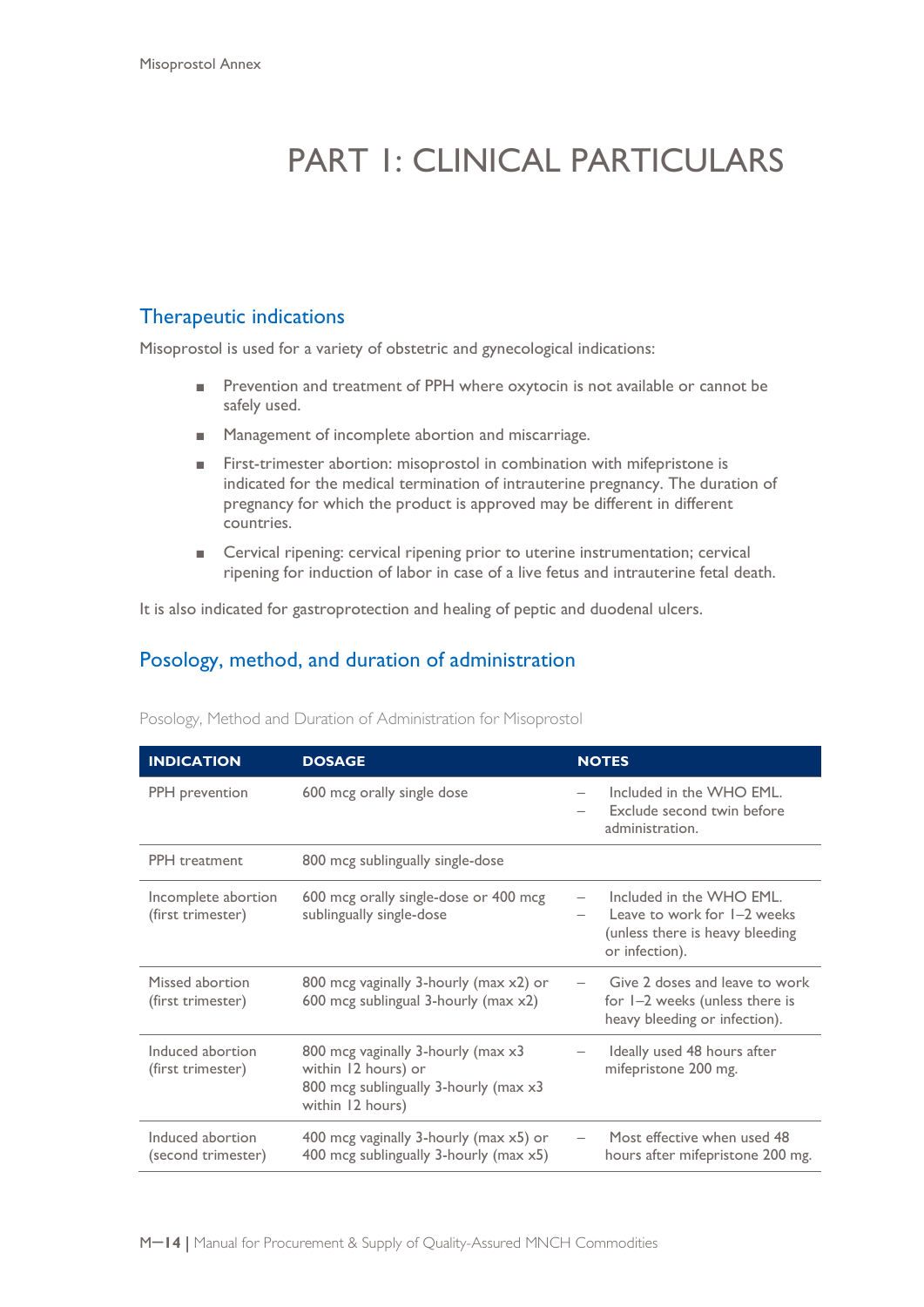| <b>INDICATION</b>                                                     | <b>DOSAGE</b>                                                                                                                                 | <b>NOTES</b>                                                                                                                                                        |
|-----------------------------------------------------------------------|-----------------------------------------------------------------------------------------------------------------------------------------------|---------------------------------------------------------------------------------------------------------------------------------------------------------------------|
| Intrauterine fetal<br>death<br>(second trimester)                     | 13-17 weeks: 200 mcg vaginally 6-hourly<br>(max x4)<br>18-26 weeks: 100 mcg vaginally 6-hourly<br>(max x4)<br>27-43 weeks: 25-50 mcg 4-hourly | Halve dose in women with<br>previous cesarean section.                                                                                                              |
| Intrauterine fetal<br>death<br>(third trimester)                      | 25 mcg vaginally 6-hourly or<br>25 mcg orally 2-hourly                                                                                        | Reduce doses in women with<br>previous cesarean section.                                                                                                            |
| Induction of labor<br>(third trimester)                               | 25 mcg vaginally 6-hourly or<br>25 mcg orally 2-hourly or<br>25 mcg dissolved in 200 mL water, 25<br>mL given hourly                          | Included in the WHO EML.<br>Make sure to use the correct<br>dosage—overdose can lead to<br>complications.<br>Do not use in women with<br>previous cesarean section. |
| Cervical ripening<br>prior to<br>instrumentation (first<br>trimester) | 400 mcg vaginally 3 hours before<br>procedure or<br>400 mcg sublingually 2-3 hours before<br>procedure                                        | Use for insertion of intrauterine<br>device, surgical termination of<br>pregnancy, dilatation and<br>curettage, and hysteroscopy.                                   |

## **Contraindications**

- Hypersensitivity to misoprostol or to any of the excipients in the product
- Known allergy to prostaglandins

#### **Contraindications in abortion setting**

- Inherited porphyria
- Chronic or acute adrenal or hepatic failure
- Known or suspected ectopic pregnancy

## Special warnings and precautions for use

Caution is warranted in women with preexisting heart disease or cardiovascular risk factors, as cardiovascular events have been reported in association with misoprostol.

Caution and clinical judgment are required for women using corticosteroids long term, and for those who have bleeding disorders or severe anemia.

When misopritol is used for induction of labor, the mother and her fetus should be closely monitored immediately after it is given.

When misoprostol is used for abortion, women should be advised to return for follow-up if they are experiencing signs of ongoing pregnancy.

Misoprostol should not be used in children below pubertal age.

This medicinal product contains hydrogenated castor oil. This may cause stomach upset and diarrhea.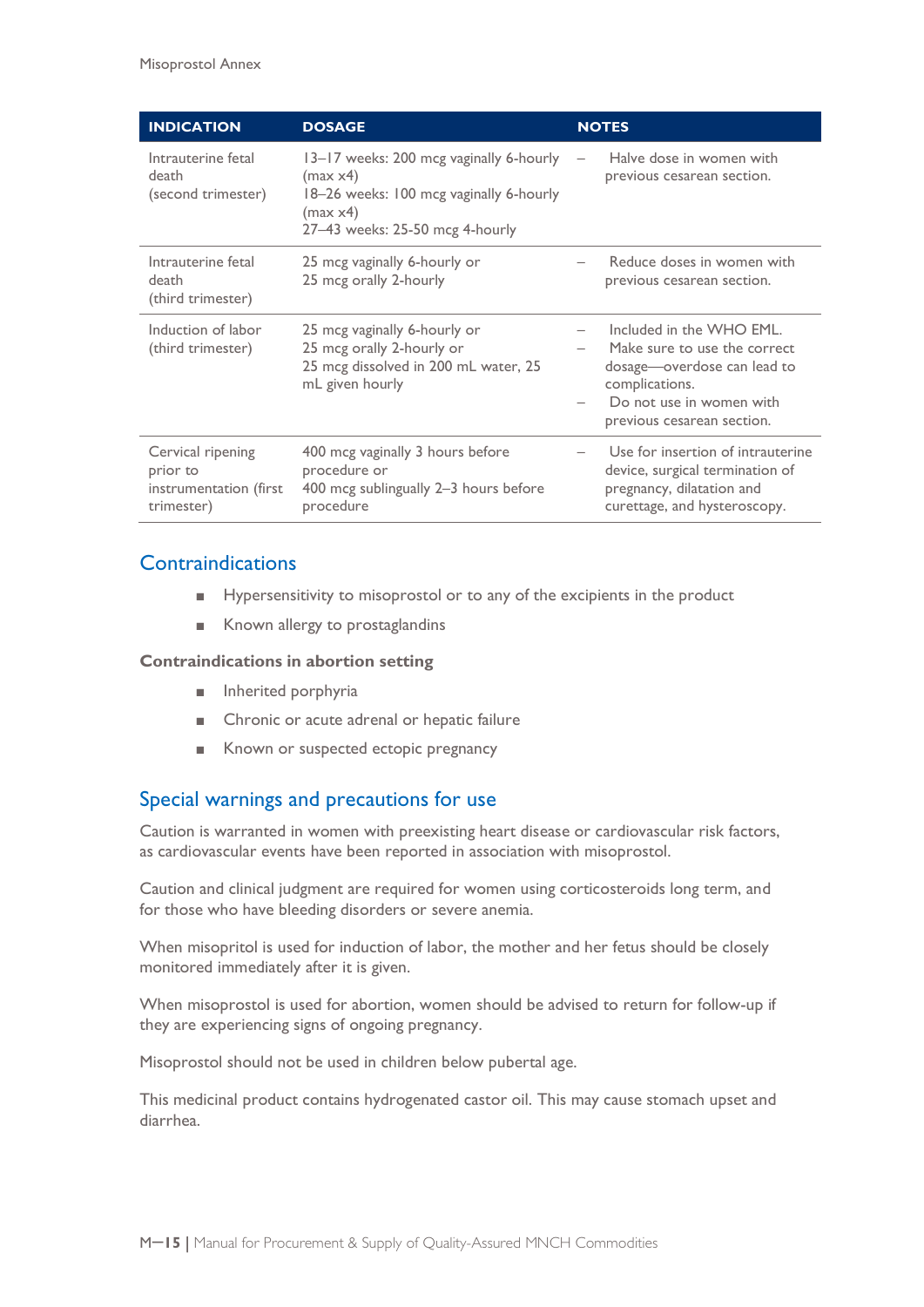## Interaction with other medicinal products and other forms of interaction

Interaction studies show that the pharmacokinetics of propranolol and diazepam are not influenced by concomitant administration of misoprostol.

Misoprostol does not change the pharmacokinetics of antipyrine, suggesting that it does not induce hepatic enzymes.

In a pivotal study performed with misoprostol, no adverse events that would suggest the existence of an interaction between misoprostol and oxytocin were reported in women exposed to prophylactic oxytocin (intramuscular or intravenous) prior to administration of misoprostol.

## **Combination with nonsteroidal anti-inflammatory drugs**

Theoretically, concomitant use with nonsteroidal anti-inflammatory drugs (NSAIDS) may reduce the efficacy of misoprostol. However, no clinically meaningful effect has been shown upon co-administration.

## Pregnancy and lactation

### **Pregnancy**

Misoprostol must not be used during intact pregnancy in the first trimester when the intent is to proceed, as a risk of fetal malformation cannot be excluded when misoprostol is administered during pregnancy.

In a few cases where misoprostol was self-administered (orally or vaginally) during early pregnancy, the following deleterious effects have been observed: malformations of limbs, abnormal fetus movements and cranial nerves (hypomimia, abnormalities in suckling, deglutition, and eye movements).

Animal studies have not demonstrated teratogenicity but have shown fetotoxicity at high doses.

Available data regarding a potential risk of fetal abnormality after an unsuccessful medical abortion are limited and inconclusive; therefore, it is unnecessary to insist on termination of an exposed pregnancy if the woman wishes to continue it. Women should, nevertheless, be informed that due to the unknown risk to the fetus of abortifacient medicines, follow-up is important.

#### **Breastfeeding**

The levels of misoprostol in breast milk are low and decline very rapidly: after 5 hours of a single oral dose of 600 mcg, the levels in breast milk are unmeasurable and the risk to the infant is therefore minimal after a single dose. In practical terms, breast-feeding can be continued.

#### **Fertility**

Adverse effects on male or female fertility or reproduction were observed in rats at doses much higher than the maximum recommended human dose. Adverse effects on fertility or reproduction in humans seem unlikely.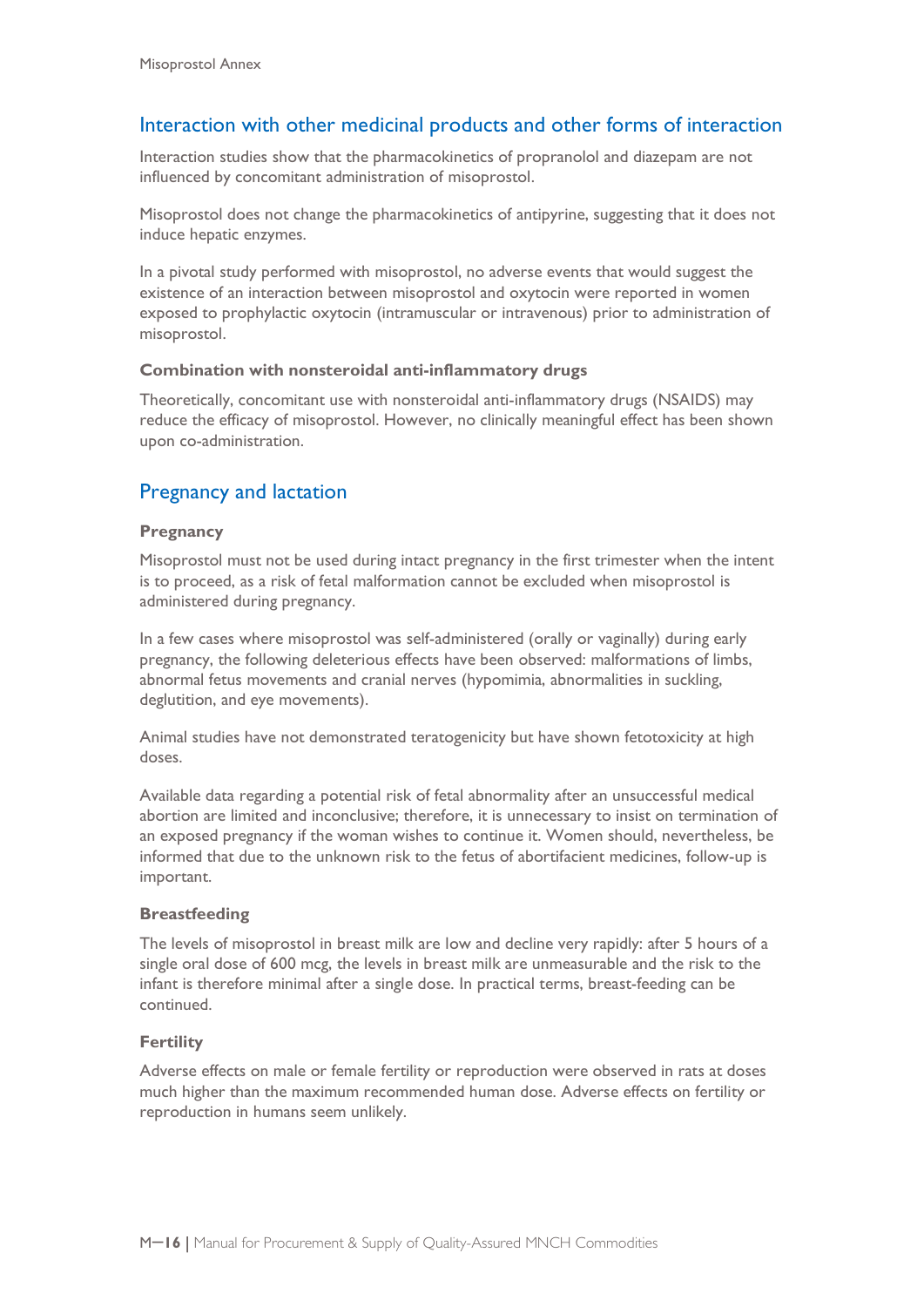## Effects on ability to drive and use machines

No studies on the effects on the ability to drive and use machines have been performed. Headache, dizziness, and tiredness have been reported during treatment with misoprostol. Patients should be instructed that, if they experience these symptoms, they should avoid potentially hazardous tasks such as driving and operating machinery.

## Undesirable effects

### **Summary of the safety profile**

The most commonly reported adverse reactions during treatment are shivering and fever. In general, shivering and fever occur 60–90 minutes after misoprostol administration and are transient and short-lived.

#### **List of adverse reactions**

Safety of a misoprostol formulation has been evaluated in 1,428 women treated for PPH.

The adverse reactions reported in the clinical program are provided below and are classified according to frequency and system organ class. Undesirable effects are ranked under headings of frequency. Within each frequency grouping, adverse reactions are presented in order of decreasing seriousness.

The frequency groupings are as follows:

- Very common (≥1/10)
- Common (≥1/100 to <1/10)
- Uncommon ( $\geq$  |/|,000 to <1/100)
- Rare  $(≥1/10,000$  to  $≤1/1,000)$
- Very rare (<1/10,000),
- Frequency not known (cannot be estimated from available data)

#### Adverse Reactions from Misoprostol

| <b>MedDRA</b>                                             | <b>ADVERSE REACTIONS (FREQUENCY)</b>                   |                                |                 |                      |
|-----------------------------------------------------------|--------------------------------------------------------|--------------------------------|-----------------|----------------------|
| <b>SYSTEM ORGAN</b><br><b>CLASS</b>                       | <b>VERY COMMON</b>                                     | <b>COMMON</b>                  | <b>UNCOMMON</b> | <b>RARE</b>          |
| Nervous system<br>disorders                               |                                                        | Headache<br>fainting/dizziness |                 |                      |
| Gastrointestinal<br>disorders                             | <b>Nausea</b>                                          | Vomiting/diarrhea              |                 |                      |
| Skin and<br>subcutaneous tissue<br>disorders              |                                                        |                                |                 | Allergic<br>reaction |
| General disorders<br>and administration<br>site disorders | Shivering<br>fever, including<br>temperature<br>≥40°C. | Chills                         | Fatigue         |                      |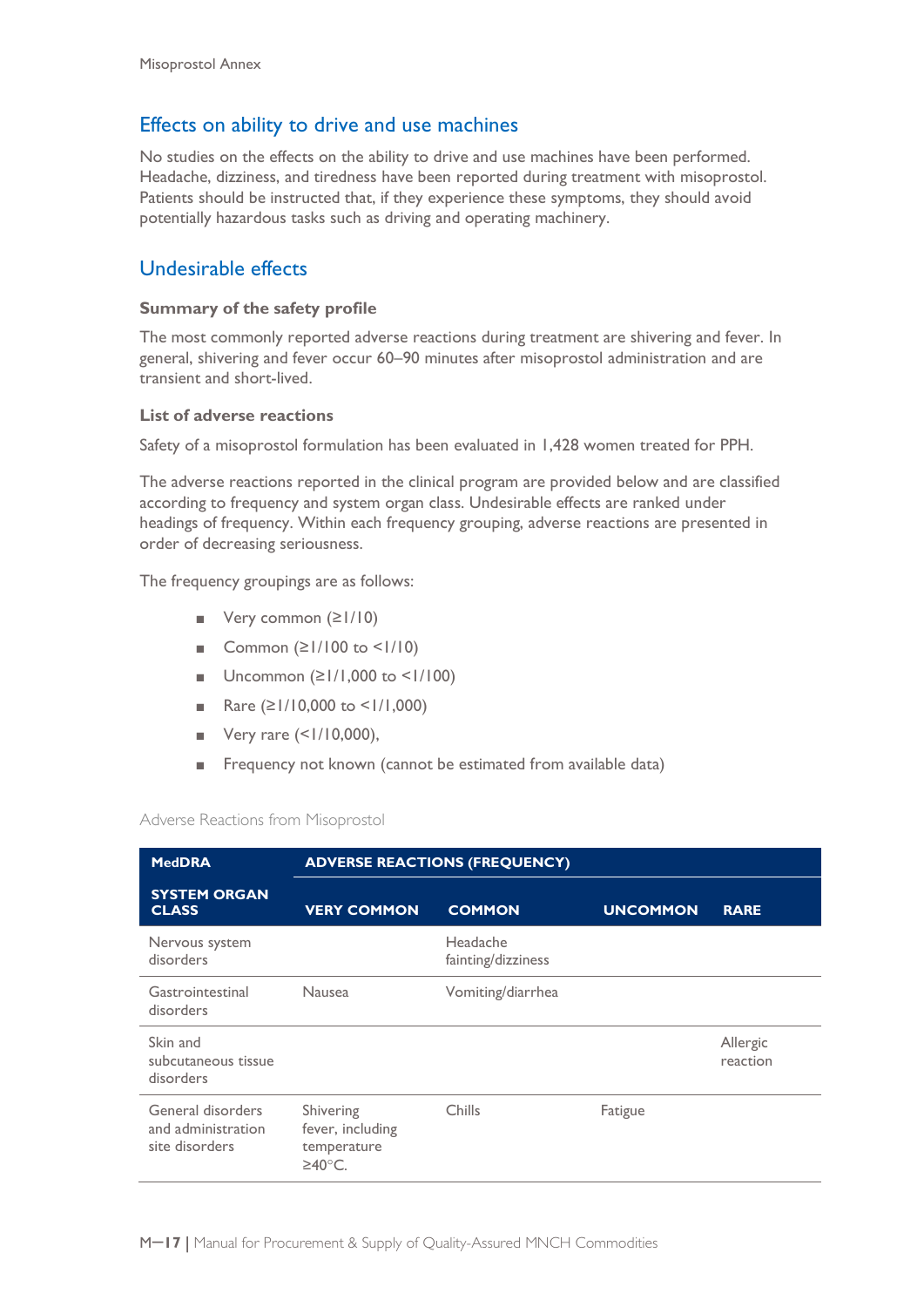When used for induction of labor, additionally uterine hyperstimulation and rupture as well as fetal distress may occur.

When used for abortion the following adverse events were reported in addition:

■ Uterine cramping, prolonged menstrual-like bleeding, on average for 9 days (up to 45 days), incomplete abortion; rarely, genital tract infection and uterine rupture.

Women should be advised to return for follow-up if they experience prolonged heavy bleeding or fever.

## **Overdose**

Symptoms linked to overdose of misoprostol are fever, blood pressure disorders, nausea, abdominal cramping, and tremors. There is no known antidote for misoprostol overdose. In the event of an overdose, the patient should be closely monitored.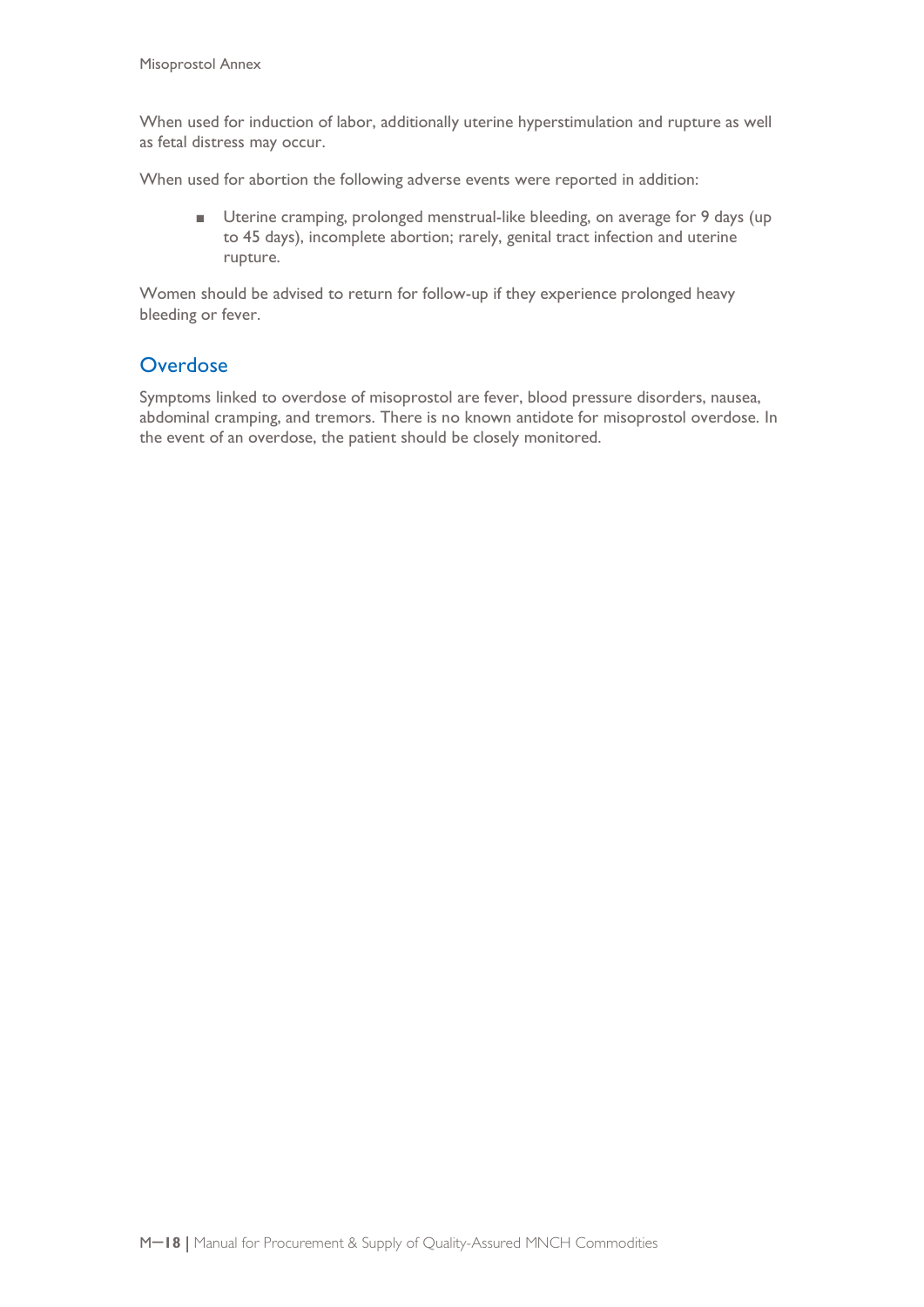# PART 2: SPECIAL CONSIDERATIONS IN QUALITY ASSESSMENT

Information contained in this annex is intended to assist procurement agencies that plan to perform a full prequalification of misoprostol products. When assessing the complete quality/CMC documentation, assessors should consider the following particular information on misoprostol tablets.

## API

Misoprostol API is viscous oil, which must be stored below -20°C. It is extremely susceptible to degradation. Research established that a dispersion of misoprostol in hydroxypropyl methyl cellulose (HPMC) was considerably more stable than the pure misoprostol oil. Conventional tablets can be prepared from the solid misoprostol dispersion, with a shelf life of several years at room temperature.

As of February 2018, only one manufacturer of misoprostol dispersion (1:100 in HPMC) has been prequalified by the WHO PQP.

| <b>WHO</b><br>REF.<br><b>NUMBER</b> | <b>APPLICANT</b>                | <b>API</b><br><b>MANUFACTURING</b><br><b>SITE</b>                                                | <b>STORAGE</b><br><b>CONDITION</b>                                             | <b>RETEST</b><br><b>PERIOD</b><br><b>OR</b><br><b>SHELF</b><br><b>LIFE</b> | <b>DATE OF PRE-</b><br><b>QUALIFICATION</b> |
|-------------------------------------|---------------------------------|--------------------------------------------------------------------------------------------------|--------------------------------------------------------------------------------|----------------------------------------------------------------------------|---------------------------------------------|
| <b>WHOAPI-</b><br>226               | Piramal<br>Healthcare<br>UK Ltd | Piramal Healthcare<br>UK Ltd<br><b>Whalton Road</b><br>Morpeth<br>Northumberland<br>NE61 3YA, UK | Store in a<br>refrigerator (2–<br>8°C), protect<br>from moisture<br>and light. | 60<br>months                                                               | 4/22/2016                                   |

Manufacturer of WHO-Prequalified Misoprostol API

Two manufacturers of misoprostol API have obtained the certificate of suitability to monographs of the European Pharmacopoeia (CEP), confirming its suitable quality for use in medicinal product.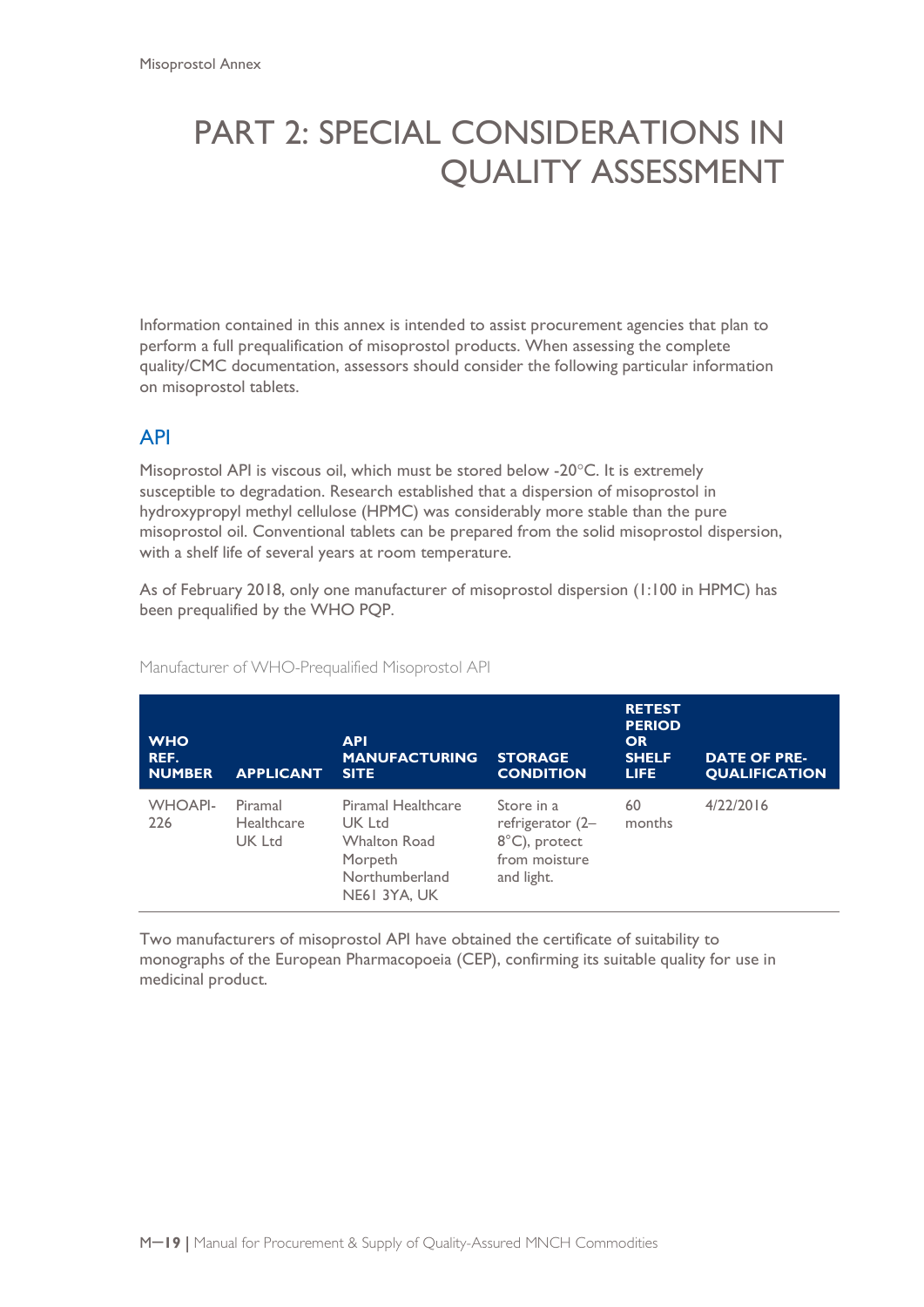| <b>SUBSTANCE</b>                             | <b>CERTIFICATE HOLDER</b>                                                                     | <b>CERTIFICATE</b><br><b>NUMBER</b> | <b>ISSUE</b><br><b>DATE</b> | <b>TYPE</b> |
|----------------------------------------------|-----------------------------------------------------------------------------------------------|-------------------------------------|-----------------------------|-------------|
| Misoprostol<br>(monograph<br>number<br>1731) | Chinoin Pharmaceutical and<br>Chemical Works Private Co.<br>Ltd, HU 1045 Budapest,<br>Hungary | RO-CEP 2011-<br>333-Rev 01          | 4/9/2014                    | Chemistry   |
| Misoprostol<br>(monograph<br>number<br>1731) | Piramal Healthcare UK Ltd<br>GB NE61 3YA Morpeth, UK                                          | RI-CEP 2010-<br>121-Rev 01          | 1/20/2017                   | Chemistry   |

Manufacturers of Misoprostol API with CEP Certificate

Other manufacturers of misoprostol API should provide evidence for GMP compliance and API quality documentation as per the WHO guidelines.<sup>[1](#page-20-0)</sup>

The specifications of misoprostol API should be in line with a pharmacopoeial monograph (Ph.Int., Ph.Eur./BP, or USP). The specifications of misoprostol dispersion should be in line with a pharmacopoeial monograph (Ph.Int. or USP).

## **Excipients**

 $\overline{a}$ 

Excipients must conform to pharmacopeia monographs. The recommendations for the key excipients selection are listed below.

## **Filler: microcrystalline cellulose**

Selection of the microcrystalline cellulose is likely to be important for tablet stability over the course of its shelf life. Because almost nine times the amount of microcrystalline cellulose is used compared to misoprostol 1% HPMC dispersion, the water content of this excipient will contribute most to the overall water content of the finished product.

Selected grades of Avicel<sup>®</sup> microcrystalline cellulose (FMC biopolymer) and their water content are shown below. Other manufacturers of microcrystalline cellulose make products with similar specifications.

| <b>PRODUCT</b><br><b>GRADES</b> | <b>NOMINAL PARTICLE</b><br>$SIZE, \mu M$ | <b>MOISTURE,</b><br>% | <b>LOOSE BULK DENSITY,</b><br>G/mL |
|---------------------------------|------------------------------------------|-----------------------|------------------------------------|
| Avicel PH-102                   | 100                                      | $3.0 - 5.0$           | $0.28 - 0.33$                      |
| Avicel PH-103                   | 50                                       | <b>NMT 3.0</b>        | $0.26 - 0.31$                      |
| Avicel PH-113                   | 50                                       | <b>NMT 2.0</b>        | $0.27 - 0.34$                      |
| Avicel PH-112                   | 100                                      | <b>NMT 1.5</b>        | $0.28 - 0.34$                      |

Grades of Avicel<sup>®</sup> Microcrystalline Cellulose and Their Water Contents

<span id="page-20-0"></span><sup>1</sup> World Health Organization. 2012. "Guidelines on Submission of Documentation for a Multisource (Generic) Finished Pharmaceutical Product for WHO Prequalification: Quality Part." Annex 4 in *WHO Expert Committee on Specifications for Pharmaceutical Preparations.* 46th report. WHO Technical Report Series, No. 970. Geneva: WHO.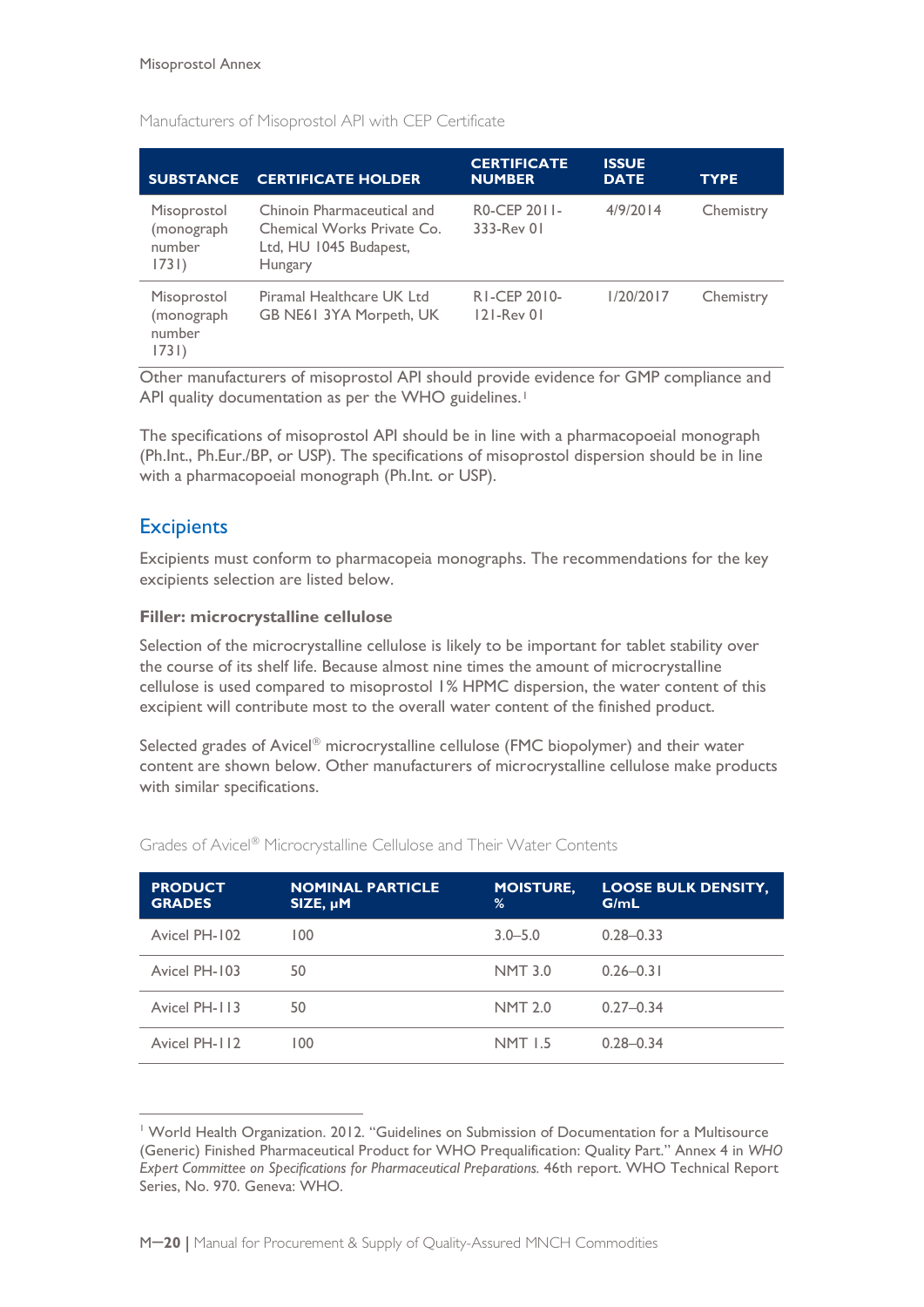Two factors determine the selection of the grade of microcrystalline cellulose to use in the production:

- 1. Whether a drying stage is to be incorporated
	- $\circ$  If the microcrystalline cellulose will be dried to a low-moisture specification, then consider a microcrystalline cellulose with particle size compatible with dispersion for effective blending, and rheology of bulk and compression results (hardness, friability, low weight variation, etc.). The initial water content of the excipient will influence the drying time, but the rate of moisture absorption after drying should also be taken into account.
	- o If no drying stage is incorporated, then a microcrystalline cellulose with the lowest moisture content, such as PH-112 (moisture not more than 1.5%), would seem appropriate to use.
- 2. Grade required for most efficient blending and tablet pressing
	- $\circ$  Selection of a grade which will result in more effective blending with the API may be critical to ensure content uniformity, rheology properties, and tablet pressing results. This is especially true for misoprostol 200 mcg tablets because the small amount of misoprostol API relative to the microcrystalline cellulose can make uniform blending challenging.

### **Disintegrant: sodium starch glycolate**

This material is used to promote disintegration of the tablet and is recommended for use in tablets prepared by a dry compression process. Sodium starch glycolate is hygroscopic in nature. It swells rapidly when it comes in contact with water, resulting in rapid disintegration and dissolution. The European and US Pharmacopoeias differentiate the properties of sodium starch glycolate types A, B and C as summarized below.

| <b>TEST</b> | <b>TYPE A</b> | <b>TYPE B</b> | <b>TYPE C</b> |
|-------------|---------------|---------------|---------------|
| pH          | $5.5 - 7.5$   | $3.0 - 5.0$   | $5.5 - 7.5$   |
| <b>NaCl</b> | Max 7%        | Max 7%        | Max 1%        |
| <b>LOD</b>  | Max 10%       | Max 10%       | Max 7%        |
| Assay Na    | $2.8 - 4.2%$  | $2.0 - 3.4%$  | $2.8 - 5.0\%$ |

Properties of Sodium Starch Glycolate

Sodium starch glycolate type A with low moisture content should be used in the manufacture of misoprostol tablets.

## Manufacturing process

#### **Environmental conditions and moisture exclusion**

Environmental conditions during all stages of the production, from weighing, blending, compression, and blistering should be carefully controlled to exclude moisture. Since misoprostol tablets are manufactured as a typical dry blend, much can be prepared in an 8 hour shift, from weighing of starting materials to cold aluminum formed blister packing.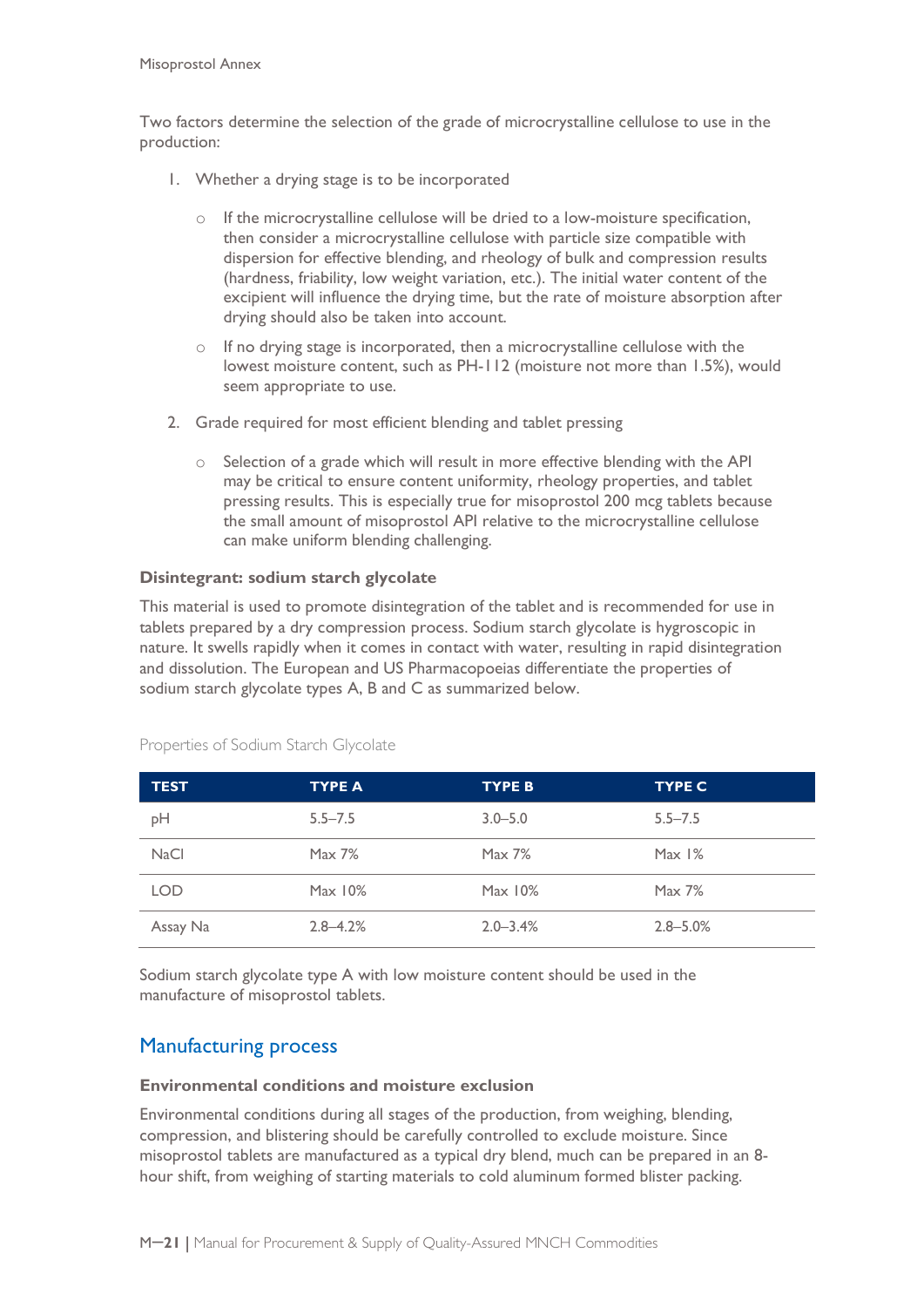Closed and continuous production systems are preferred to open and discontinuous processes.

The selection of the environmental temperature and relative humidity conditions may depend on the length of each of the stages of production, the time between stages, and how blended materials or bulk tablets are packed and stored.

If specific stages of production such as compression or blistering are expected to take more than several hours, consideration should be given to reducing the relative humidity for the stages to reduce overall exposure to moisture. Alternatively, storage of amounts of material needed for less than 1 hour of operations in sealed containers containing a desiccant should be considered. The use of desiccant should be studied carefully because in high–relative humidity conditions and/or prolonged storage it might create a microenvironment of high moisture and increase the risk of transfer of moisture to the bulk.

If desiccant is used to protect the bulk product, manufacturers should use airtight containers (aluminum, stainless steel, or other suitable canister) and replace the desiccant bags every time the canister is opened, or with frequency, to prevent moisture transfer. Desiccant bags should be dedicated and regenerated to prevent cross-contamination with other chemicals.

Good practice: suggested conditions for production are as follows:

- Temperature: not more than 25°C.
- Relative humidity: 30–50% depending on the length of time bulk blend or tablets are exposed to the atmosphere.
- Manufacturers should validate their production processes at the temperature and humidity levels selected for manufacture.

### **In-process controls**

In a typical 200-mcg misoprostol tablet, 20 mg of the misoprostol 1% dispersion in HPMC is mixed with 180 mg of excipients. However, the actual content of misoprostol in the final product (200 mcg), is 0.1% the weight of a 200-mg tablet. The very low ratio of pure drug substance to the excipients can present a challenge to uniform blending, which will be critical to ensure good uniformity of content of finished product.

A validated blending process is critical, but sampling of the final blend from multiple locations in the bulk blend should be conducted for every batch to ensure the consistency of the blending process.

## **Hold times in production**

Short holding times between stages of production reduce potential exposure to moisture. Validation of holding times longer than 8 hours should be studied with caution, because one of the critical factors is the acceptance criteria. The main objective of this manual is to reduce variability within a batch and among batches, and to aim for the most stringent limits to assure not only homogeneity within a batch and among batches but also to improve the shelf life of the finished product.

Good practice: All production processes from blending to blistering should be carried out in as short a time as possible to reduce the possibility of exposure to moisture during production.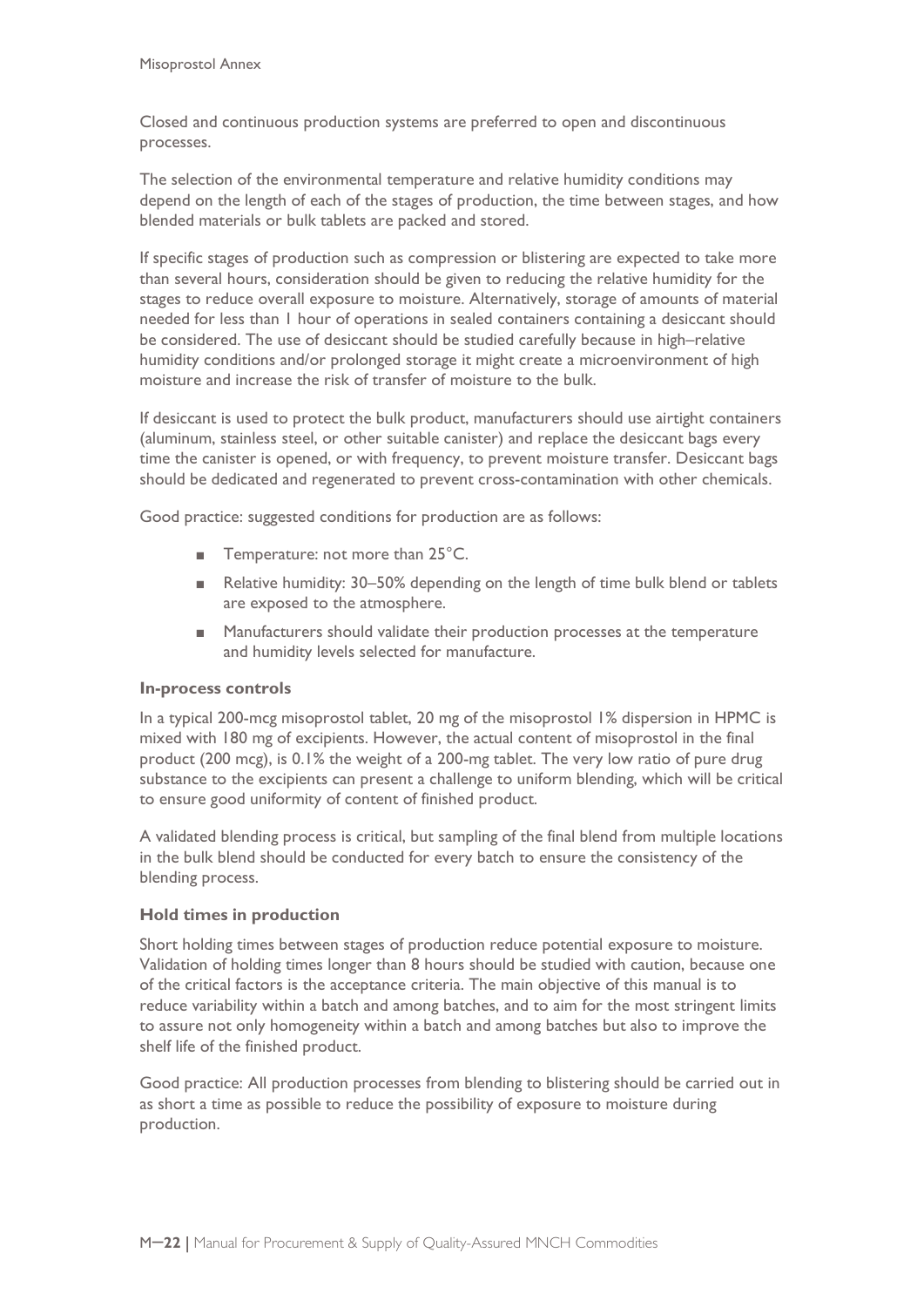#### **Storage conditions during production**

The best practice is to blend, tablet-press, and foil-pack misoprostol tablets in a single day's operation. Where this is not possible, amounts of material required for 1-hour operation should be packed in virgin bags with the best possible barrier to moisture. If thermo-sealing is not possible, plastic ties can be used. Double bagging is better than single bags and a sturdy secondary container (plastic or stainless steel drum) with tight sealing and light protection is preferred.

The inclusion of a desiccant for storage is recommended, but the use of desiccants between bags or inside the drums should be studied with care to avoid possible release of moisture from desiccant to bulk or tablets.

## **Packaging**

Misoprostol tablets in certain low- and middle-income countries are likely to be subjected to conditions of high humidity and temperature. Packaging that reduces water vapor transmission should ensure stability of the medicine during its shelf life. At 38°C and 90% relative humidity, cold-form aluminum completely prevents water vapor transmission. PVC, by contrast, has much higher water vapor transmission rate  $(2.4-4 \text{ g/m}^2/\text{day})$  under these conditions, which may occasionally be experienced during storage in hot and humid countries. Different grades of PVC/PVDC are also more protective than PVC, but not as protective as aluminum. The table below shows water vapor transmission rates (WVTR) for selected packaging.

| Typical WVTR G/M <sup>2</sup> /DAY 38°C/90%RH |              |
|-----------------------------------------------|--------------|
| Cold-form aluminum                            | 0.00         |
| PVC/80g PVDC                                  | 0.31         |
| PVG/60g PVDC                                  | $0.47 - 0.6$ |
| PVC/40g PVDC                                  | $0.7 - 0.75$ |
| <b>PVC</b>                                    | $2.4 - 4.0$  |

Comparative Moisture Barrier Properties of Blister Packaging Materials

Good practice: Misoprostol tablets should be packed in an aluminum-aluminum blister pack to reduce the risk of exposure to moisture in humid environments.

Suitability of the aluminum foil should be demonstrated, including:

- Safety: declarations as to compliance with appropriate food additive regulations (e.g., USFDA or EU regulations)
- Protection: WVTR and light transmission (LT) rate as per USP<671>
- Compatibility: accelerated and long-term stability data for the packaged finished products

## Bioequivalence requirements

A randomized, single-blind, single-dose, two-treatment, two-period, crossover bioequivalence study in healthy adult female subjects under fasting conditions is required. An appropriate comparator product is  $C$ ytotec $^{\circ}$  (misoprostol 200 mcg tablet, Searle/Pfizer), purchased from an SRA market.